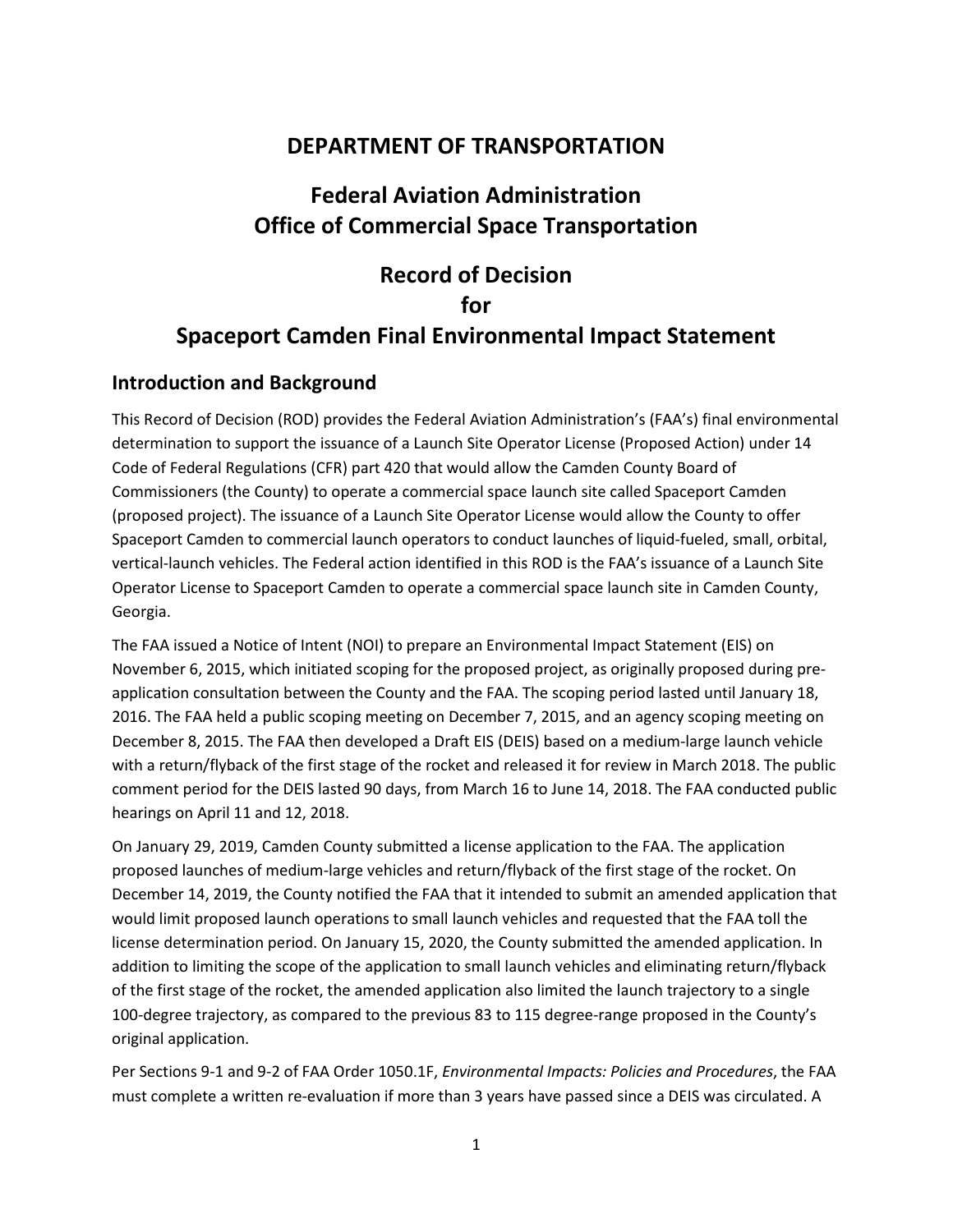written re-evaluation determines whether the contents of a previously prepared environmental document remain substantially valid or whether significant changes to a previously analyzed proposed action require the preparation of a supplemental environmental assessment or EIS. On June 8, 2021, the FAA completed a written re-evaluation of the DEIS. The written re-evaluation (which is attached hereto as Attachment A) concluded that (1) the proposed action conforms to plans or projects for which the DEIS was filed, and there are no substantial changes in the action that are relevant to environmental concerns; and (2) data and analyses contained in the DEIS are still substantially valid, and there are no significant new circumstances or information relevant to environmental concerns and bearing on the Proposed Action or its impacts.

The FAA issued a Final EIS (FEIS) on June 17, 2021. The FEIS considered the potential environmental impacts associated with the Proposed Action, as described in the County's amended application, to all environmental impact categories (also referred to as *resource areas*) required by FAA Order 1050.1F. The FEIS also included responses to all comments received on the DEIS.

This ROD also discloses the Federal, State, and local actions needed before the project may be implemented and identifies the FAA's preferred and selected alternative.

The U.S. Environmental Protection Agency (EPA) published a Notice of Availability (NOA) for the Spaceport Camden FEIS on June 25, 2021, which is the primary reference and basis for preparation of this ROD. The FAA published a separate NOA in the Federal Register on June 24, 2021, announcing the availability of the FEIS. The FEIS documents the analysis of environmental consequences associated with construction and operation of the proposed Spaceport Camden and the No Action Alternative. The FAA is the lead Federal agency responsible for preparation of the EIS and ROD. Cooperating agencies include the National Aeronautics and Space Administration (NASA) and National Park Service (NPS). The EIS and ROD were prepared in accordance with the National Environmental Policy Act of 1969, as amended (NEPA), 42 United States Code [U.S.C.] § 4321 et seq.); Council on Environmental Quality (CEQ) NEPA implementing regulations (40 CFR parts [1](#page-1-0)500 to 1508 [CEQ Regulations]);<sup>1</sup> and FAA Order 1050.1F.

The FAA is responsible for the accuracy of the information in the FEIS and ROD. For more information concerning the contents of this ROD or the FEIS, please contact:

Stacey Zee Environmental Specialist Federal Aviation Administration 800 Independence Ave., SW, Suite 325 Washington D.C. 20591 Stacey.Zee@faa.gov (202) 267-9305

 $\overline{a}$ 

<span id="page-1-0"></span> $1$  The amended CEQ Regulations became effective on September 14, 2020. Agencies have discretion to apply the amended regulations to NEPA processes that were begun before September 14, 2020 (40 CFR § 1506.13). The FAA initiated its NEPA process for this action in 2015, when the NOI to prepare an environmental impact statement was published in the Federal Register, and the FAA has decided not to apply the amended regulations. Therefore, the prior CEQ Regulations continue to apply to this NEPA process.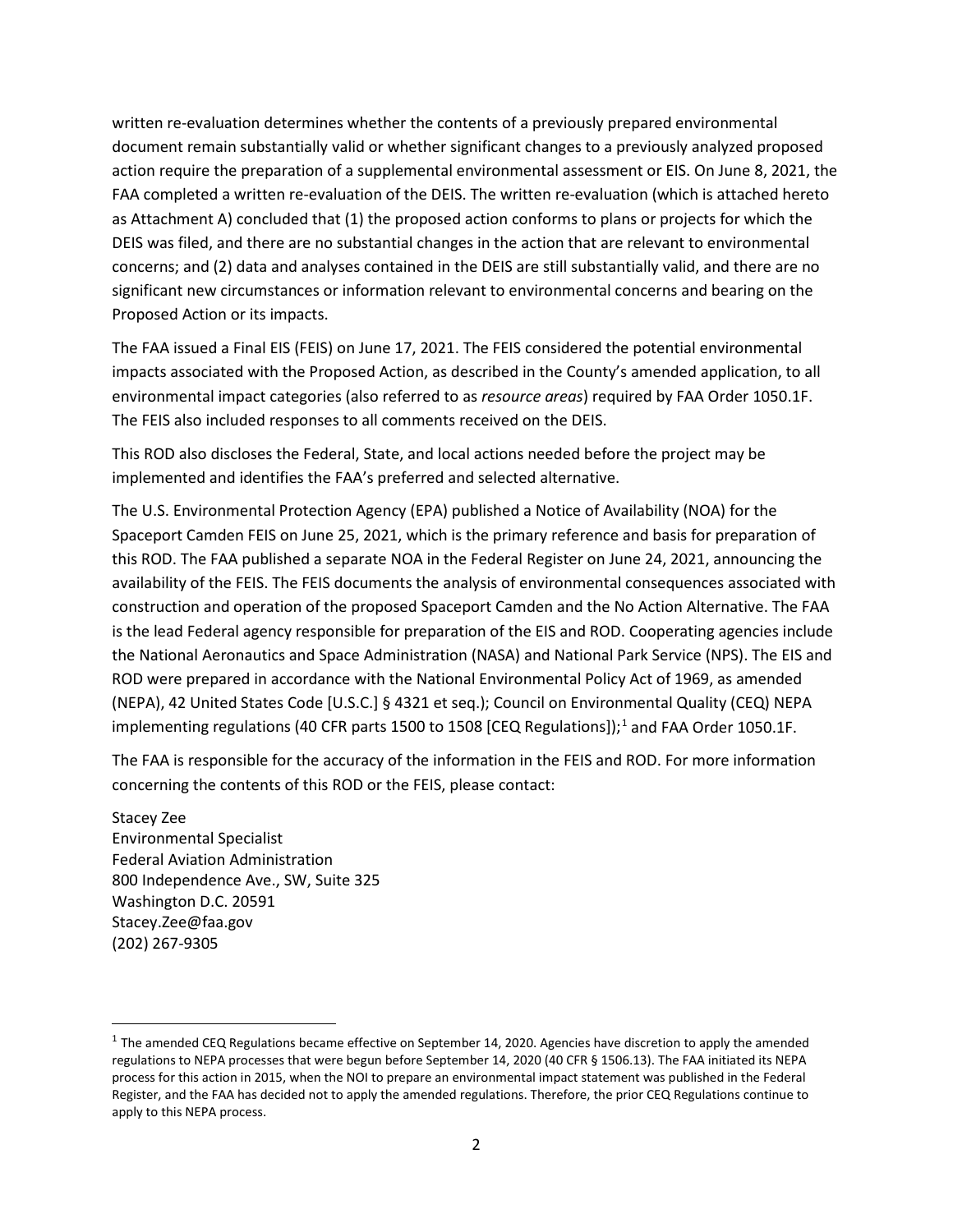## **Purpose and Need**

The purpose of the FAA's Proposed Action in connection with the County's proposed project is to fulfill FAA's responsibilities as authorized by Executive Order 12465, Commercial Expendable Launch Vehicle Activities (49 Federal Register 7099, 3 CFR, 1984 Comp., p. 163), and the Commercial Space Launch Act of 2015 (51 U.S.C. §§50901–50923) as amended by the U.S. Commercial Space Launch Competitiveness Act of 2015 (Public Law 114-90) for oversight of commercial space launch activities, including issuing Launch Site Operator Licenses for the operation of commercial space launch sites.

The need for the Proposed Action results from the statutory direction from Congress under the Commercial Space Launch Act to protect the public health and safety, safety of property, and national security and foreign policy interests of the United States and to encourage, facilitate, and promote commercial space launch and reentry activities by the private sector in order to strengthen and expand U.S. space transportation infrastructure.

The purpose of the County's proposed project is to enhance the County's economic diversification through the construction and operation of a commercial space launch site. Construction and operation of a commercial space launch site would allow the County to offer the site to a growing number of small, orbital, vertical-launch vehicle operators to conduct commercial launches from the east coast of the United States. The County's proposed project, which is also included in the County's 2018–2038 Joint Comprehensive Plan, has been developed in response to commercial market interest from launch companies seeking launch capabilities in a flexible, commercial environment that is not on Federal property.

The proposed commercial space launch site is needed to enhance the County's economic diversification, which was first identified in a 2005 report prepared by Georgia Tech's Office of Economic Development & Technology Ventures, and to further the County's vision, as established in the County's *Strategic Plan 2020–2025–2035*. The County's vision is to create a strong regional economy with diverse job opportunities for four major pillars of economic growth and sustainment, one of which is developing a world-class spaceport that would also attract businesses to support its operation. The County's proposed project is also needed to create launch-site redundancy on the East Coast.

## **Proposed Action**

The Proposed Action is described in detail in the FEIS Chapter 2 and is summarized in this ROD. Under the Proposed Action, which is also the FAA's preferred and selected alternative, the FAA would issue a Launch Site Operator License to the County for the purpose of conducting commercial launches of liquid-fueled, small, orbital, vertical-launch vehicles from Spaceport Camden. The County would construct Spaceport Camden approximately 11.5 miles due east of the City of Woodbine, Georgia, 5 miles due west of Cumberland Island National Seashore, less than 1 nautical mile from the Satilla River, and 6.7 nautical miles from the Atlantic Ocean. The proposed launch site would be constructed within an existing 11,800-acre industrial site, consisting of property currently owned by the Union Carbide Corporation and Bayer CropScience. Spaceport Camden would be constructed as described in the FEIS and below, and the County would offer Spaceport Camden to commercial launch operators to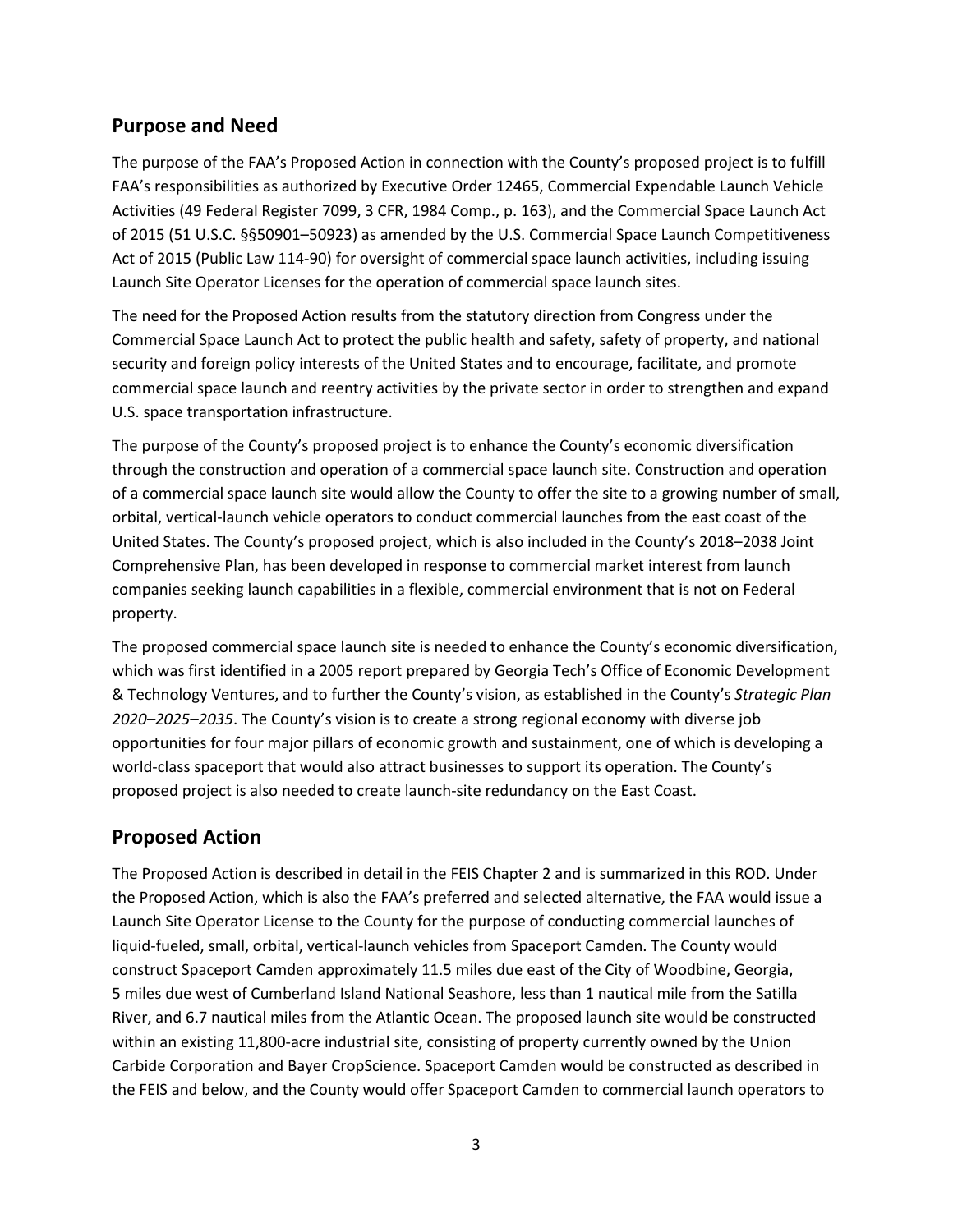conduct launches of liquid-fueled, small, orbital, vertical-launch vehicles, also described in the FEIS and below. The FAA would conduct further safety, environmental, and other reviews and analyses before making a determination on any future application from a launch vehicle operator proposing to operate from Spaceport Camden.

### **Construction**

Construction of the launch site would occur on approximately 100 noncontiguous acres of an industrial site. Proposed activities include the construction of four facilities and associated infrastructure: a Vertical Launch Facility, a Launch Control Center Complex, an Alternate Control Center and Visitor Center, and a Mission Preparation Area. The Vertical Launch Facility would include a launch pad and its associated structures, storage tanks, and handling areas; vehicle and payload integration facilities; a lightning-protection system; deluge water systems and associated water capture tank; water tower; and other launch-related facilities and systems, including shops, office facilities, and stormwater retention ponds. The Launch Control Center Complex would include a Launch Control Center Building housing a control room and related equipment and a Payload Processing Building. The Alternate Control Center would mirror the Launch Control Center in facility construction, providing a backup launch-control capability, and would also include a Visitor Center containing informational displays and accommodations for visitors viewing launches. The Mission Preparation Area would be used for remote vehicle processing and would occupy approximately 13 acres. It would primarily consist of a 400-foot by 400-foot concrete pad, as well as a building for operations, storage, and fuel and oxidizer tanks.

Each launch site facility and the western boundary of the site would be fenced to provide security and control access. The Alternate Control Center and Visitor Center is located outside of the Spaceport Camden site boundary on what is currently Bayer CropScience property.

Onsite infrastructure improvements would include improvements to existing internal roads, construction of new roadways, and new electrical distribution, water distribution, and septic systems on the launch site. Electricity and water are available on the adjoining Bayer CropScience property, and there is an access road to the launch site. The County does not anticipate that improvements or expansions would be required for Harriett's Bluff Road/Union Carbide Road outside the proposed spaceport site, which would provide access to the site. Additionally, the County does not anticipate required expansions or improvements to the utilities that bring electricity and communications to the boundary of the industrial property, although expansions and improvements may be required within the boundary of the site to provide utilities to various facilities.

The County expects construction activities to last approximately 15 months. Construction activities would occur 5 days a week during daylight hours. The County anticipates that 40 to 50 construction workers would be required for the construction of the facilities, and 20 additional construction workers would be required for the construction of new infrastructure (i.e., water, sewer, drainage, and roads). Launch site construction activities would not commence until all required Federal, State, and local permits or approvals have been granted.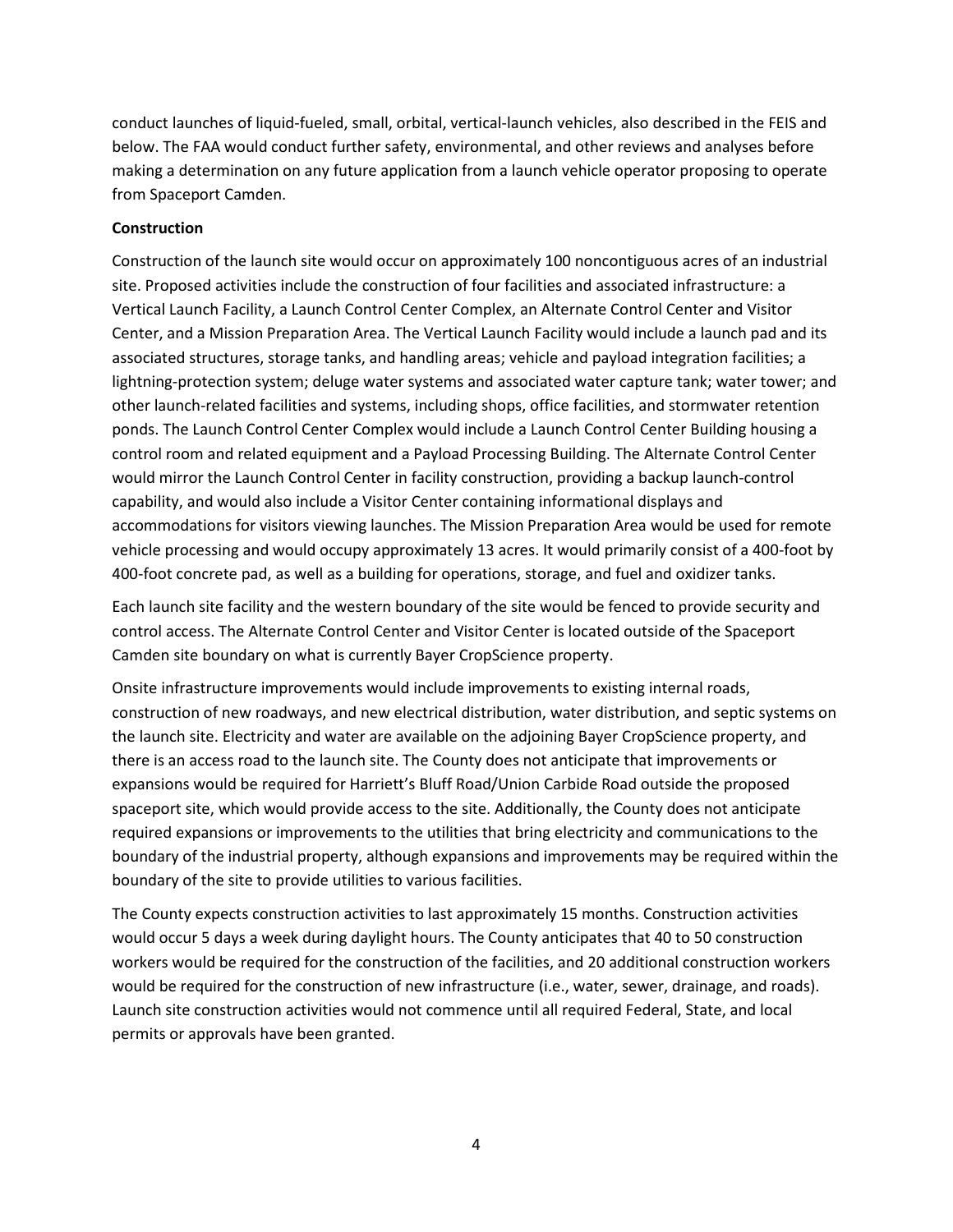#### **Operations**

The Launch Site Operator License would only authorize the County to operate Spaceport Camden. This license does not authorize FAA-licensed launches. A vehicle operator would be required to obtain a separate Vehicle Operator License from the FAA to launch from Spaceport Camden. As part of the Vehicle Operator License evaluation process, the FAA conducts a policy review, payload review, environmental review, financial determination, and safety review. For the FAA to complete a safety review, a vehicle operator is required to submit a number of analyses to the FAA, including a flight safety analysis that details the specific vehicle trajectory and trajectory-specific safety zones and demonstrates compliance with 14 CFR, Chapter III (Commercial Space Transportation, Federal Aviation Administration, Department of Transportation), Subchapter C (Licensing) requirements. FAA issuance of a Vehicle Operator License to a potential future launch operator to conduct a launch at Spaceport Camden would require a new environmental review under NEPA specific to that potential Vehicle Operator License and would not be conducted as a Written Re-evaluation of the Spaceport Camden EIS. The FAA will prepare an environmental assessment or an EIS, as appropriate, for any proposed Vehicle Operator Licenses. The NEPA analysis for any proposed Vehicle Operator Licenses would include analysis of impacts that could not be analyzed fully in the Spaceport Camden EIS and could reach different conclusions about impacts on the environment, climate change, safety, historic properties, or federally protected lands than the Spaceport Camden EIS due to new and more specific information regarding the proposed launch vehicle trajectory, vehicle design, operating specifications, or other factors.

Operations would consist of up to 12 launches, up to 12 static fire engine tests, and 12 wet dress rehearsals of a liquid-fueled, small, orbital, vertical-launch vehicle per year. One of the 12 launches could be a night launch. The proposed trajectory in the County's application is 100 degrees from true north. The booster rocket(s) providing the initial powered ascent of the launch vehicle (i.e., the *first stage*) would drop into the Atlantic Ocean and not be recovered. The County expects that the first stage would sink in the ocean.

The County anticipates that permanent staffing at the launch site would be approximately 77 full-time employees, with 27 being Camden County employees and 50 being launch operator employees. Depending on the launch operator and type of launch, onsite activities supporting a launch would be expected to begin up to 4 weeks before launch day. About 2 weeks before launch and during launch operations, it is anticipated that the number of staff would increase to approximately 50 to 100 Camden County employees and 150 to 200 launch operator employees.

Spaceport Camden would be available to a range of launch operators, each of which offers various launch vehicles. Although these vehicles would include only small launch vehicles and use liquid propellants, they would have different design and operating specifications.

The representative small launch vehicle that the County proposed for analysis is a two-stage, liquidfueled (i.e., liquid oxygen and RP-1) launch vehicle with approximately 18,500 pounds thrust at lift-off, carrying a small (i.e., 100 to 300-pound) payload/satellite to low Earth orbit. The representative launch vehicle would be similar in design and performance to a RocketLab Electron launch vehicle. The representative launch vehicle carries approximately 1,000 gallons of liquid oxygen and 750 gallons of RP-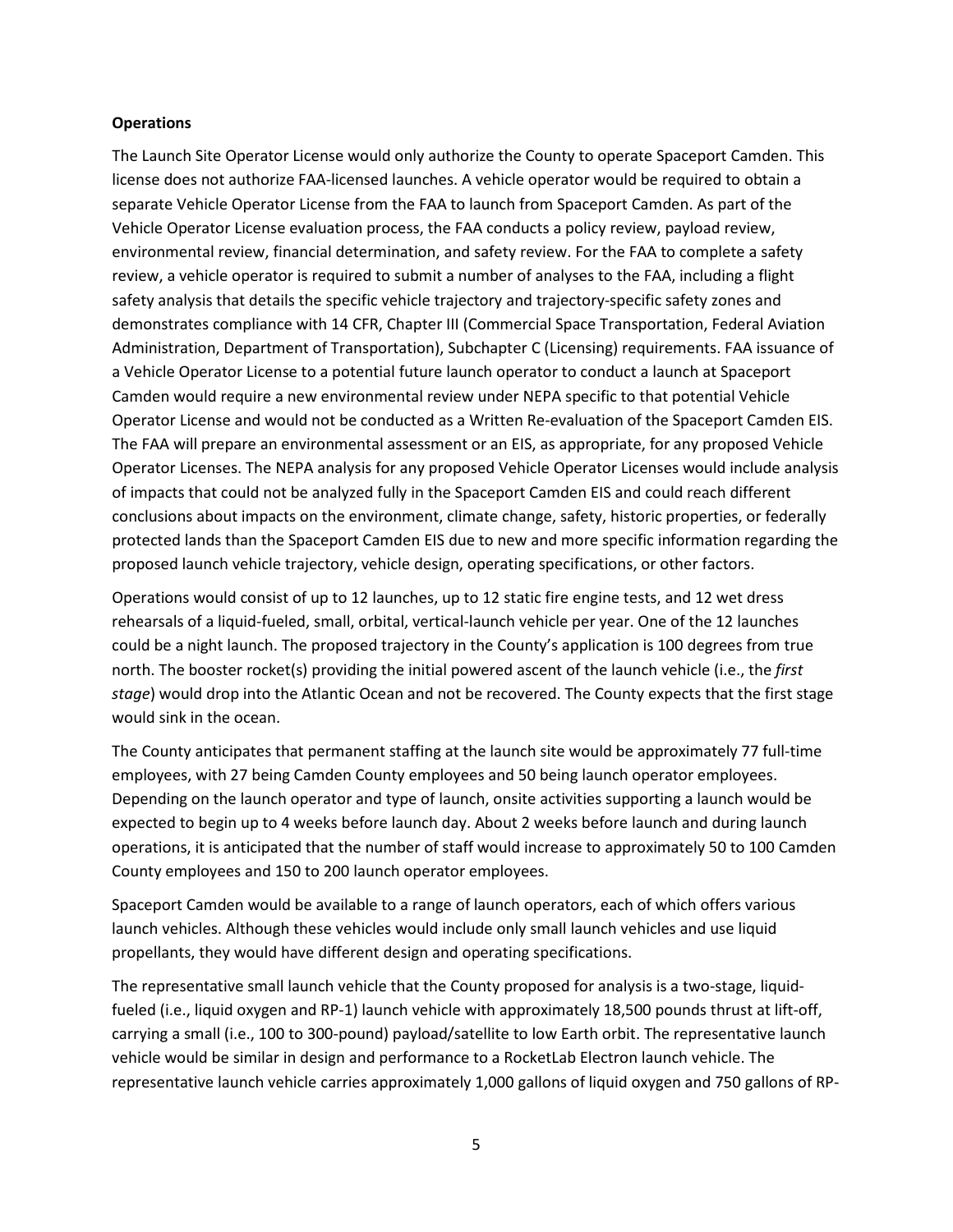1 and is between 40 to 60 feet tall. The first stage of the representative launch vehicle would drop about 200 to 300 miles offshore in the Atlantic Ocean and would not be recovered.

## **Alternatives to the Proposed Action**

In accordance with CEQ Regulations, the FAA identified a range of reasonable alternatives. The scope of alternatives the FAA considered derives from the actions proposed by the County and the purpose of and need for the Federal Proposed Action in connection with the County's proposed project. The alternatives identified that did not meet the purpose and need, as well as those that were not technically, operationally, or economically prudent or feasible, were excluded from detailed consideration in the FEIS. The FEIS provides a detailed evaluation of the Proposed Action and the No Action Alternative.

The County developed evaluation factors (i.e., criteria) that were applied to potential alternative locations forthe Vertical Launch Facility. The potential alternative locations included different locations on the proposed project site, as well as other locations outside the proposed project site. Because the Proposed Action is a County initiative, the County and the FAA only considered locations within Camden County. The criteria included eight primary criteria and two secondary criteria applied to five potential sites identified by county officials (see FEIS Section 2.3 for a description of these factors). With these factors in mind, the County examined alternative sites in its planning process. The alternatives the County considered, but did not carry forward, are listed below. The specific reasons those sites were found to be infeasible are described in the FEIS Section 2.3.

## **No Action Alternative**

Under the No Action Alternative, the FAA would not issue a Launch Site Operator License to the County. No activities related to constructing or operating a commercial spaceport would occur at the site. The County would not exercise its option to purchase the property, and the property would continue to be owned by the private landowner in accordance with its current industrial zoning. The property, currently under private ownership with no public access, is not being used. Under the No Action Alternative, the FAA assumes the property would continue to be unused, and no further development or change in the use of the property would occur.

## **Alternatives Considered but Not Carried Forward for Detailed Evaluation**

## Offsite Alternatives

In addition to the site selected for the proposed spaceport, the County considered four other potential locations within Camden County. Each of these locations was assessed against siting criteria important for safety, environmental, logistical, and economic reasons. The siting is influenced by many factors, including FAA regulations contained in 14 CFR Parts 400–499 (and appendices); the size, accessibility, and topography of the location; and the condition of the land under consideration. The four sites identified by the County, aside from the proposed Spaceport Camden site, are the West Site/Undeveloped (Ceylon) site, the Durango/Gilman Mill site in St. Mary's, a Little Cumberland Island site, and a Cumberland Island site. The County was unable to identify any other viable sites in Camden County with the potential of meeting the identified screening criteria. Based on the limitations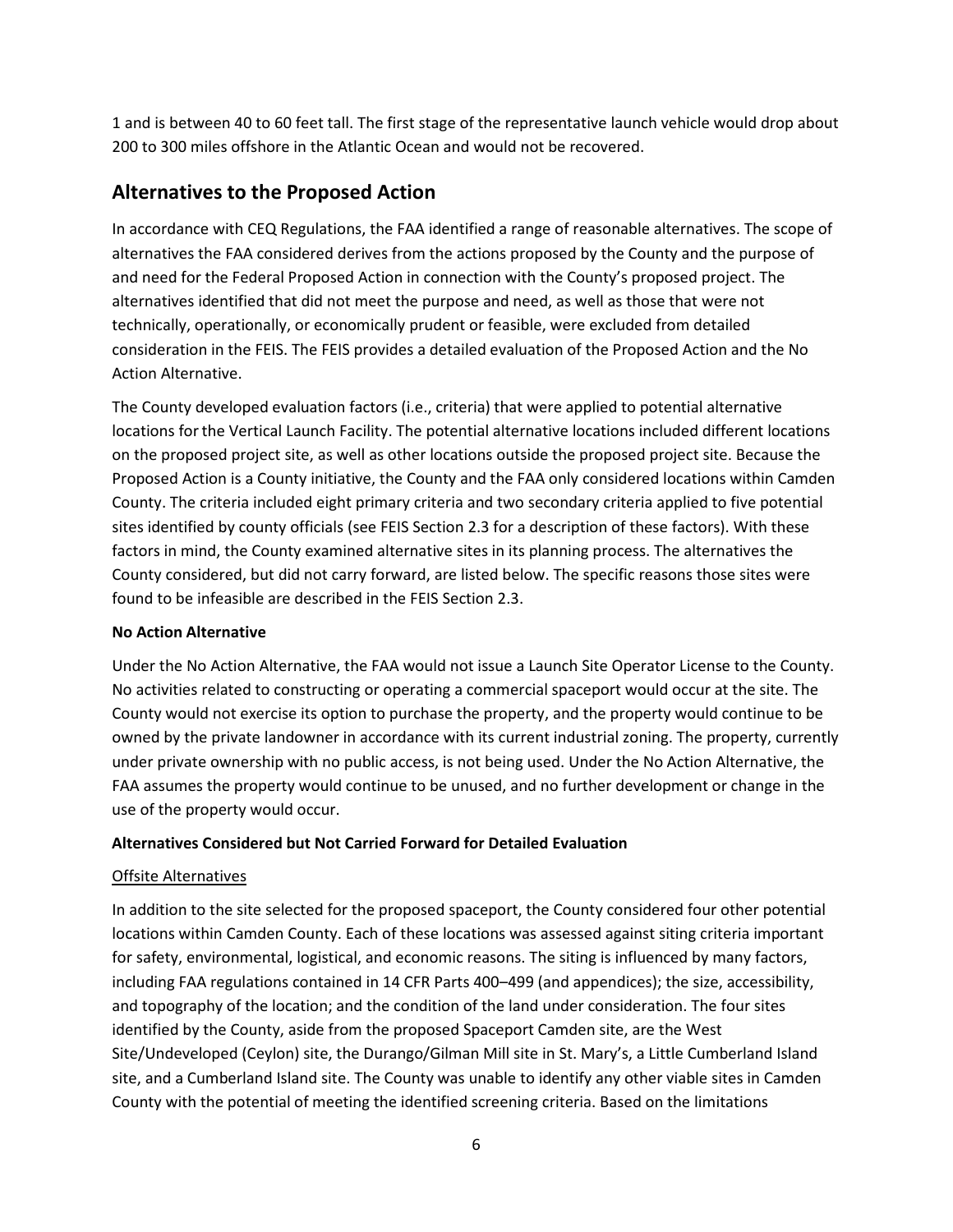identified, none of these alternative sites met the County's criteria sufficiently. Therefore, these sites were eliminated from further consideration as alternatives.

### Onsite Alternatives

Two potential onsite locations for the Vertical Launch Facility were considered in addition to the proposed location (identified as Fairfield 33 North): Silo and Fairfield South.

- **On-Site Layout Alternative 1 (Silo)**: The Silo site is located along the road leading to the old Thiokol rocket engine test location at the northern end of the property. The site is the northernmost location considered for the Vertical Launch Facility at the launch site and the farthest away from NSB Kings Bay. The Silo site does not meet exclusion zone requirements, as it is too close to the west property edge and the 7,300-foot offset distance significantly overlaps the location for the Launch Control Center Complex, which is a required operational component for a launch. (The Mission Preparation Area, as well as the Alternate Control Center and Visitor Center, would also be inside the 7,300-foot offset distance, but are not required facilities for a launch.) Therefore, the Silo site does not meet the required criteria.
- **On-Site Layout Alternative 2 (Fairfield South)**: Fairfield South is the southern location in the Fairfield Point area of the property near Floyd Creek and the existing deep-water dock. Fairfield North and Fairfield South locations are very similar, and both are approximately 2 miles from the main gate. The distance to the western edge of the property on the northern side is more than 2.35 miles from both Fairfield locations. Fairfield North is farther away from NSB Kings Bay, by about 700 to 800 feet, than the Fairfield South location. Fairfield South also borders, or is close to, a large suspected prehistoric site. The proximity of the suspected prehistoric site to the Fairfield South site would not unduly complicate the construction or operation of the launch complex. Therefore, the Fairfield South location meets both primary criteria as an alternative location for the Vertical Launch Facility.

Although initially identified as an alternative location for the Vertical Launch Facility, the Fairfield South location was subsequently determined to be essentially the same as the Fairfield North location. The relocation of the launch pad by 200 yards would not be expected to result in differences in the potential environmental impacts associated with the two locations. The Fairfield South location has been incorporated into the Fairfield North location as a part of the Proposed Action. Should subsequent investigation of the Fairfield North site uncover information that would indicate that siting the facility there could result in avoidable impacts by moving the launch pad location, relocation of the Vertical Launch Facility to the Fairfield South location would be considered as part of the Proposed Action.

### Ocean-Landing Only Alternative

In the DEIS, the Ocean-Landing Only Alternative (an alternative for ocean-only first-stage landings) was evaluated in the DEIS. This alternative was dismissed from consideration in the FEIS because the revised Proposed Action only includes launches of small vehicles that do not include the potential for landing of the first stage on land or on a barge.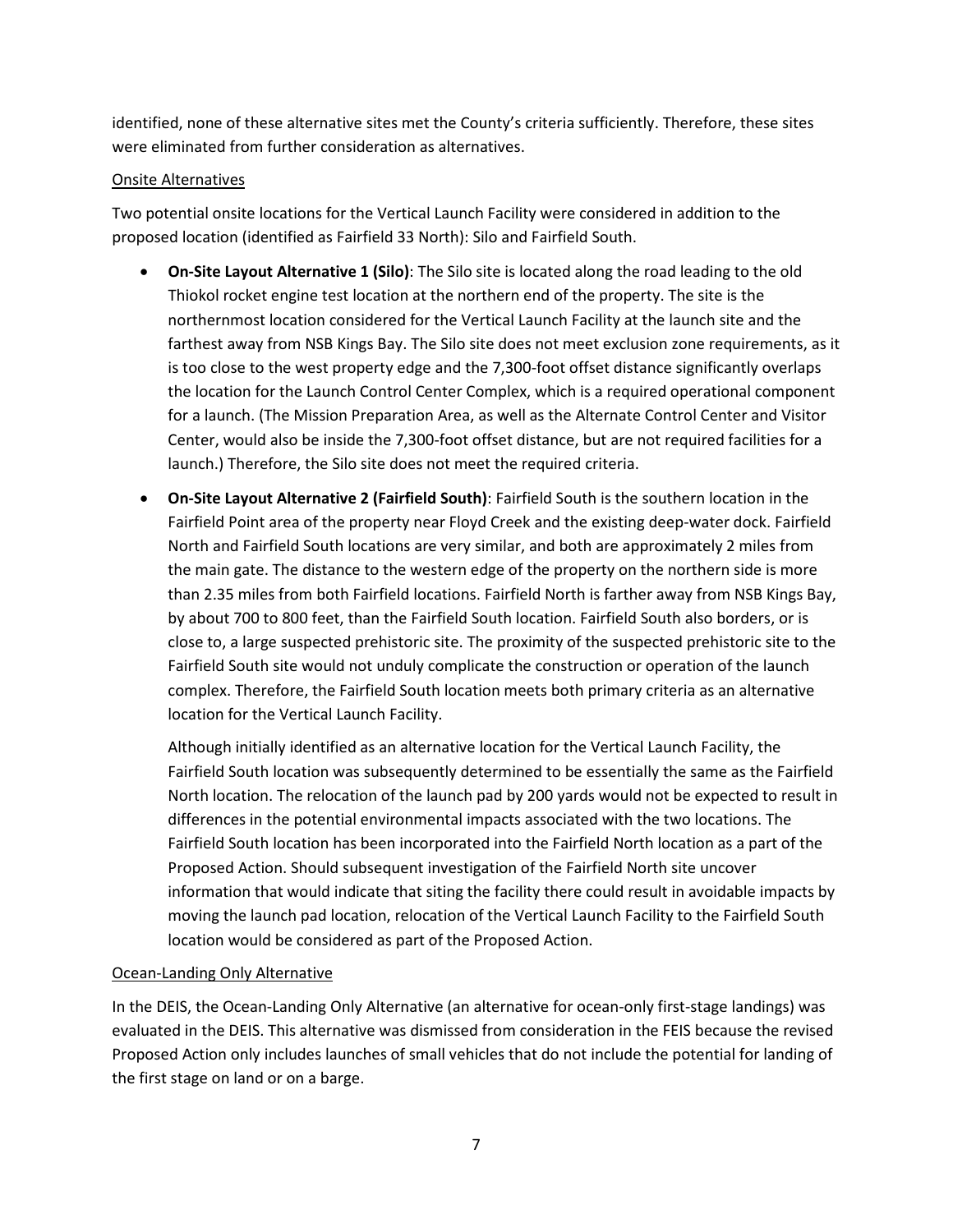## **Preferred Alternative**

The FAA's Preferred Alternative is the Proposed Action. In determining the Preferred Alternative, the FAA considered the economic and environmental impacts of the Proposed Action and the No Action Alternative. The FAA evaluated the environmental impacts of the construction and operation of Spaceport Camden in the DEIS and FEIS. Based on these considerations, the FAA determined that the County's proposed project, as modified to incorporate the avoidance, minimization, and mitigation measures described below and in Chapter 6 of the FEIS, constitutes the FAA's Preferred Alternative. Adoption of this alternative will result in the construction and operation of a commercial spaceport that is consistent with the purpose of and need for the Proposed Action, while at the same time avoiding, minimizing, and mitigating the harm to the environment.

## **Public and Agency Involvement**

The FAA provided opportunities for the public to give input on the proposed project through the public scoping period held in November 2015 and again during the public comment period for the DEIS from March 16 to June 14, 2018. The FAA has also worked closely with the cooperating agencies and consulting parties in the preparation of the EIS.

Scoping for the EIS began with the publication of the NOI to *Prepare an Environmental Impact Statement, Open a Public Scoping Period, and to Hold a Public Scoping Meeting in Camden County, Georgia*, in the Federal Register on November 6, 2015 (80 FR 68893). In the NOI, the FAA invited the participation of Federal, State, and local agencies, Native American Tribes, environmental groups, citizens, and other interested parties to assist in determining the scope and significant issues to be evaluated in the EIS. The FAA also notified the following individuals by postcard or email: Federal, State, and local agencies; elected officials; and various groups that were likely to be interested in the Proposed Action and the scoping process. The NOI was also posted on the FAA website. The public scoping comment period was originally scheduled to close on January 4, 2016, but in response to public requests, the FAA extended it until January 18, 2016. The FAA announced the extension by posting a notice in the Federal Register on January 11, 2016 (81 FR 1280), posting a notice on the FAA website, and sending email notifications to those on the FAA's Spaceport Camden EIS mailing list.

In December 2015, the FAA mailed letters to the leaders of the following Native American Tribes, initiating formal government-to-government consultation: Chickasaw Nation, Choctaw Nation of Oklahoma, Muscogee (Creek) Nation, Poarch Band of Creek Indians, Seminole Nation of Oklahoma, Seminole Tribe of Florida, and Thlopthlocco Tribal Town. In January 2016, the FAA mailed National Historic Preservation Act (NHPA) Section 106 consultation letters to the Georgia State Historic Preservation Officer (SHPO); the Tribal Historic Preservation Officers of the aforementioned Tribes; and the Cherokee of Georgia Tribal Council, Georgia Tribe of Eastern Cherokee, and the Lower Muskogee Creek Tribe. The FAA also emailed an NHPA Section 106 consultation letter to the Chair of the Gullah Geechee Commission.

The FAA held a public scoping meeting on Monday, December 7, 2015, from 5:00 p.m. to 8:00 p.m., at the Camden County Public Services Authority Recreation Center at 1050 Wildcat Drive in Kingsland,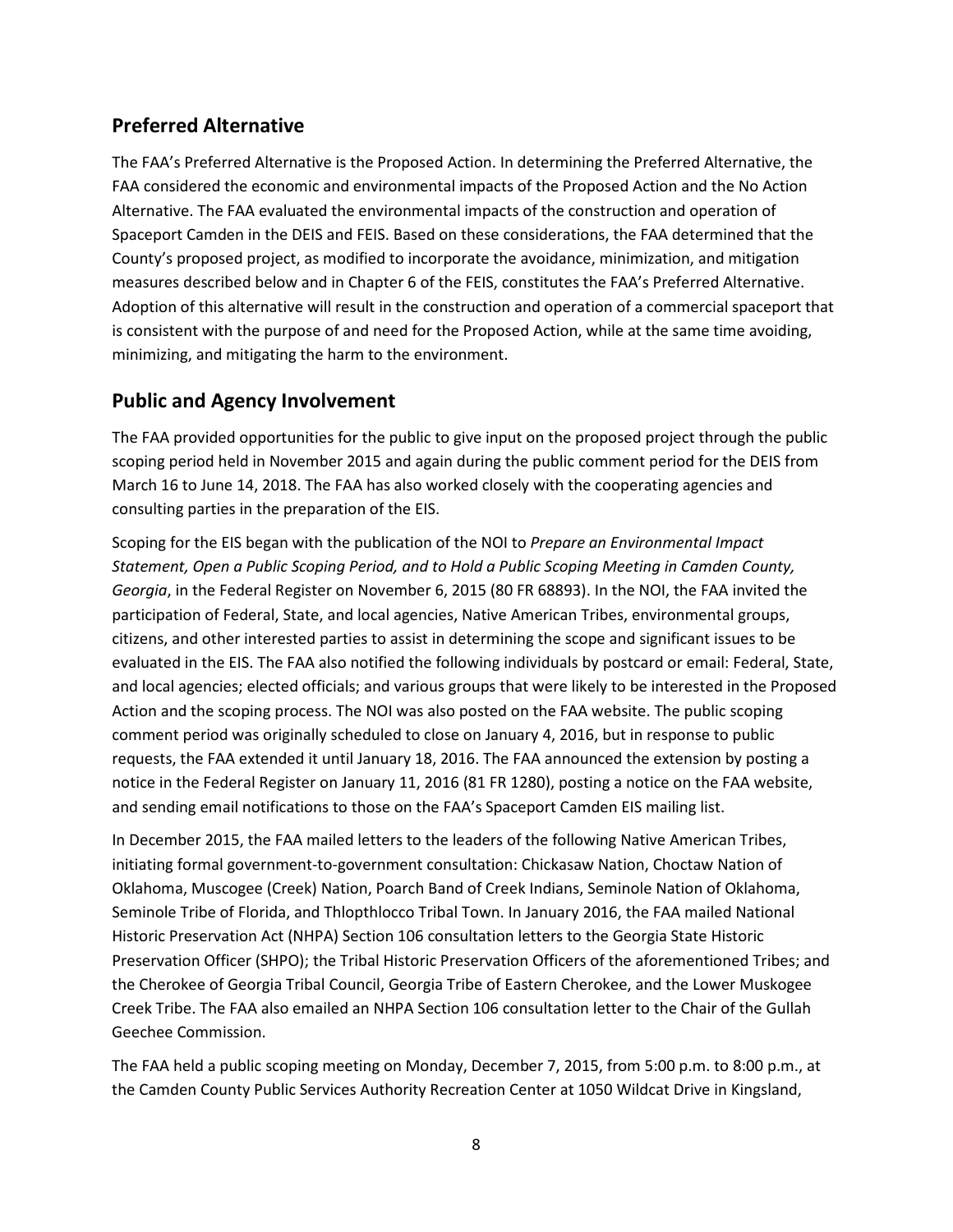Georgia. Newspapers published advertisements announcing the public scoping meeting. The advertisements summarized the Proposed Action, provided the time, date, and location of the public scoping meeting, and described the methods for submitting scoping comments. All comments received during the scoping period were given equal consideration in the preparation of the DEIS.

The FAA sent notification of the publication of the DEIS to members of Congress; Federal, State, and local elected and appointed government officials and other agencies; Native American tribal officials; and libraries. The FAA sent notification of the publication of the DEIS to media outlets, special interest groups, organizations, affected landowners, and interested members of the public who requested to be notified of the DEIS, as listed in FEIS Appendix A, *Public Involvement/Agency Coordination and Consultation*. The FAA provided email notification of the availability of the DEIS and the website location to everyone on the distribution list who had a valid email address on March 8 and March 13, 2018; those persons without valid email addresses who provided a mailing address were notified via postcard. Notifications were placed in local newspapers, indicating the availability of the DEIS. The DEIS was also available for review on the FAA website.

A NOA and Request for Comment on the Spaceport Camden Draft EIS, Camden County, Georgia, was published in the Federal Register on March 16, 2018 (83 FR 11810). The NOA described the Proposed Action, provided the public hearing dates and times, informed the public about how to obtain a copy of the DEIS, and initiated the public comment period. The NOA, local newspaper advertisements, DEIS distribution letters, and the FAA website also provided notification of public hearings to gather public input on the DEIS. The public hearings occurred on April 11 and 12, 2018, from 5:30 p.m. to 8:30 p.m., at the Camden County Public Services Authority Recreation Center at 1050 Wildcat Drive in Kingsland, Georgia. Regional notification of the DEIS availability was also provided by placing legal notices in newspapers on March 11, 2018.

The FAA intended to release a Revised DEIS based on a small launch vehicle with no booster flyback and landing. The Revised DEIS would have been released for public review and comment period in or around January 2021. Based on the County's amended application, the FAA updated the EIS analysis to focus on small launch vehicles and removed the medium-large vehicle and flyback of the booster from the EIS. However, once the FAA revised the analyses, it was confirmed that all potential environmental impacts of the small launch vehicle were subsumed within the potential impacts of the medium-large lift class vehicle as described in DEIS, issued for public review in March 2018. Accordingly, on September 11, 2020, the FAA sent a letter to interested parties explaining that the FAA would issue the FEIS without an additional public comment period.

The FAA has provided more than 20 project updates to interested parties, including Federal, State, and local agencies, Native American Tribes, environmental groups, citizens, and other individuals. These updates were communicated via an email distribution list consisting of more than 1,200 recipients, public notices in the Federal Register, and advertisements in local newspapers.

The EPA issued an NOA for the FEIS on June 25, 2021. An electronic version of the FEIS is posted on the FAA website: [www.faa.gov/space/environmental/nepa\\_docs/camden\\_eis/.](http://www.faa.gov/space/environmental/nepa_docs/camden_eis/)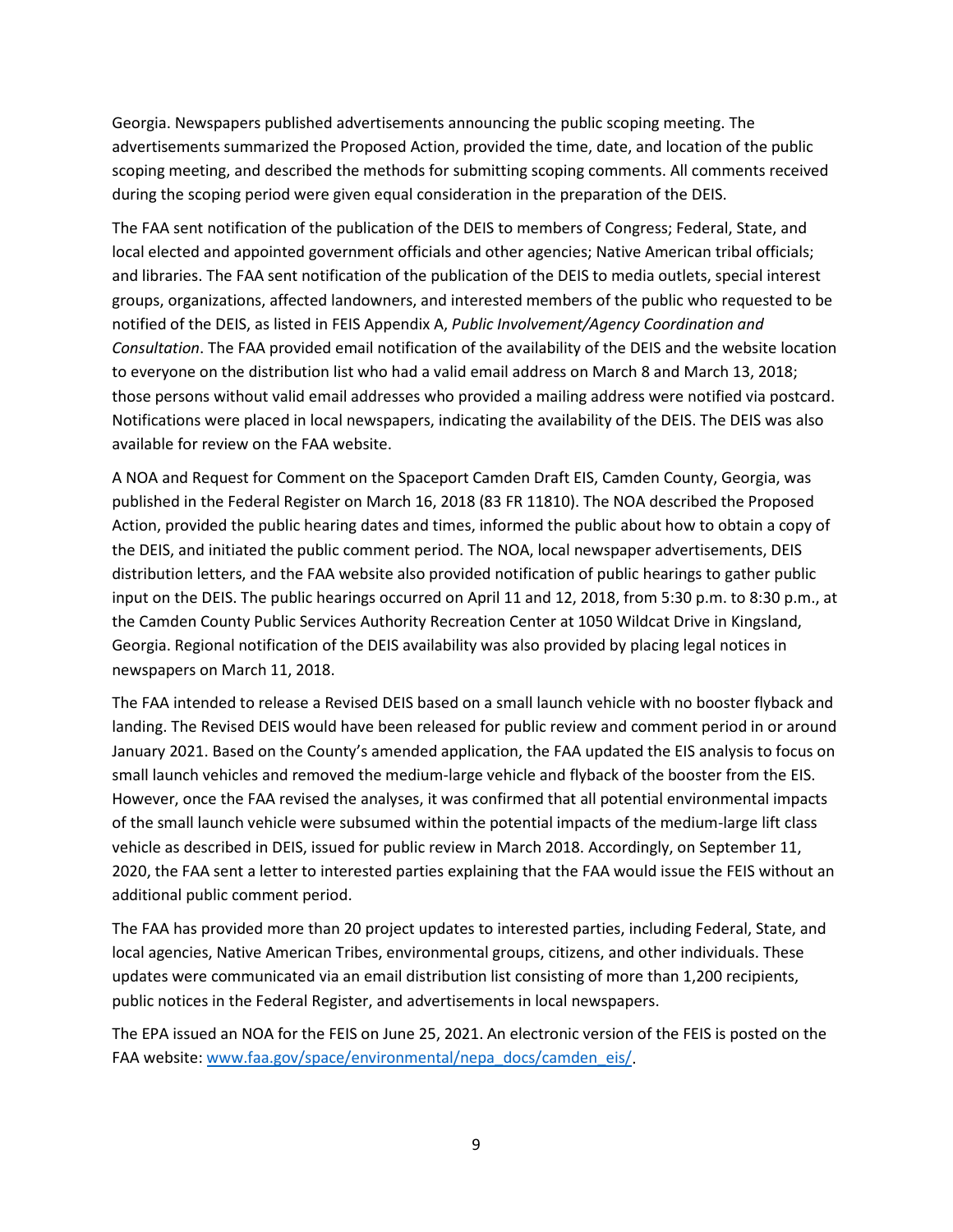In addition, copies of the FEIS were sent to persons and agencies on the distribution list. Paper and electronic versions of the FEIS were available for review on June 25, 2021, at:

- Camden County Public Library, 1410 Georgia Highway 40, Kingsland, GA 31548
- St. Mary's Public Library, 100 Herb Bauer Drive, St. Mary's, GA 31558
- Brunswick-Glynn County Library, 208 Gloucester Street, Brunswick, GA 31520
- St. Simons Island Public Library, 530A Beachview Drive, St. Simons Island, GA 31522
- Woodbine Public Library, 103 East 8th Street, P.O. Box 986, Woodbine, Georgia 31569

Although the FAA did not solicit public comment on the FEIS, some comments were received.

## **Summary of the Environmental Consequences of the Preferred Alternative**

The FEIS analyzed the direct, indirect, and cumulative environmental impacts of the construction and operation of Spaceport Camden. Resource areas that require avoidance or minimization measures to avoid or reduce impacts include Biological Resources (including Fish, Wildlife, and Plants), Coastal Resources, Historical, Architectural, Archaeological, and Cultural Resources, Land Use Resources, and Water Resources (including Wetlands, Floodplains, Surface Waters, Groundwater, and Wild and Scenic Rivers). The FEIS (Chapter 6) describes measures that would be implemented to avoid, minimize, and/or mitigate environmental impacts; these measures are summarized below in the Mitigation Summary section.

The following sections summarize the impact analysis for each environmental impact category under the Preferred Alternative, including the cumulative impacts of the Preferred Alternative when added to other past, present, and reasonably foreseeable future actions.

## **Air Quality**

Air emissions associated with construction activities would result in short-term and temporary emissions during those activities. Although emissions associated with operational activities would be temporary with respect to individual launches, they would continue for the term of the Launch Site Operator License or longer. However, launch-related emissions would be minimal compared to the regional baseline emissions. Based on an air quality analysis, the Proposed Action would not result in any significant adverse air quality impacts because emissions would not cause any pollutant concentrations to exceed the National Ambient Air Quality Standards (NAAQS) for the time periods analyzed. Air emissions would be permitted by the Georgia Department of Natural Resources (GDNR). Once the final construction plan is developed and facilities are constructed, an emissions inventory should be prepared in order to accurately determine if the facility will be required to obtain a Title V operating permit.

The Proposed Action is unlikely to result in any significant, cumulative, adverse impacts on air quality.

## **Biological Resources (including Fish, Wildlife, and Plants)**

A loss of vegetation would be associated with land-clearing activities, although the area affected is negligible when compared to the overall undeveloped land area associated with the spaceport site.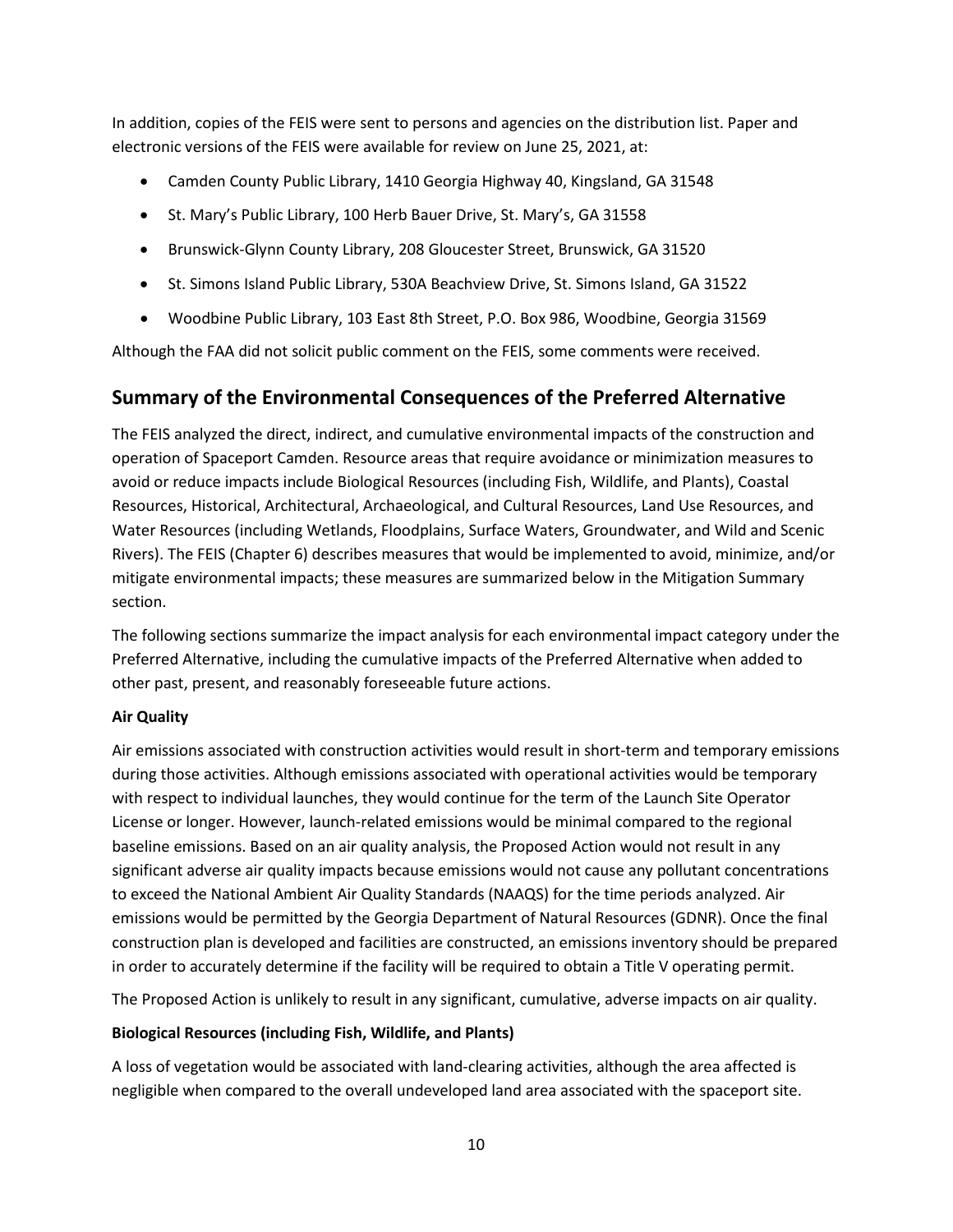Wildlife species could be affected due to habitat alteration and loss, disturbance or displacement resulting from human activities and noise, and direct physical impacts. Individual species would experience adverse impacts, which could include injury or mortality. The Proposed Action would not result in an overall decrease in population diversity or abundance for any species. Preconstruction management actions would minimize the potential for physical strikes and habitat disturbance. Effects would generally consist of short-term behavioral reactions, such as a startle response, and would not be considered significant

### Endangered Species Act

The FAA has completed consultation under Section 7 of the Endangered Species Act (ESA) with the U.S. Fish and Wildlife Service (USFWS) and National Marine Fisheries Service (NMFS) for potential effects on ESA-listed species and critical habitat. On February 12, 2018, the FAA received concurrence from the USFWS that the Proposed Action "may affect but is not likely to adversely affect" ESA-listed species under USFWS jurisdiction. In July 2020, the FAA submitted revised consultation documentation reaffirming its effects determinations based on the County's amended application. The USFWS concurred again with the determinations in September 2020. In December 2020, the FAA re-initiated ESA consultation with the USFWS to address the recently listed eastern black rail (*Laterallus jamaicensis*). The USFWS recommended conservation measures to avoid adversely affecting (or "taking"[2](#page-10-0) ) the black rail. The FAA agreed to the proposed measures outlined in the Mitigation section, and the USFWS concurred with FAA's "may affect, not likely to adversely affect" determination for the eastern black rail. Both the USFWS and NMFS provided concurrence that the Proposed Action is not likely to adversely affect federally listed species, provided that conservation measures identified in the consultation are implemented.

### Magnuson-Stevens Fishery and Conservation Management Act

Under the Magnuson-Stevens Fishery Conservation and Management Act, the FAA must consult with NMFS regarding any action authorized, funded, or undertaken that may adversely affect essential fish habitat (EFH). NMFS provided comments and EFH Conservation Recommendations on June 14, 2018. The FAA submitted a revised EFH assessment to NMFS on October 9, 2020, to address NMFS's EFH Conservation Recommendations. On December 4, 2020, NMFS responded to the revised EFH assessment, accepted the mitigation measures included in the letter, and had no additional EFH Conservation Recommendations, which concluded the FAA's consultation obligations under the act.

Cumulative impacts on biological resources from additional human activity and noise associated with the Proposed Action would occur when combined with other present and reasonably foreseeable future actions. Although there would be some adverse impacts on biological resources from the Proposed Action, given the context and intensity of identified impacts, significant cumulative impacts on biological resources are not expected.

<span id="page-10-0"></span> <sup>2</sup> Section 3(18) of the Federal Endangered Species Act defines *take* as "to harass, harm, pursue, hunt, shoot, wound, kill, trap, capture, or collect, or to attempt to engage in any such conduct."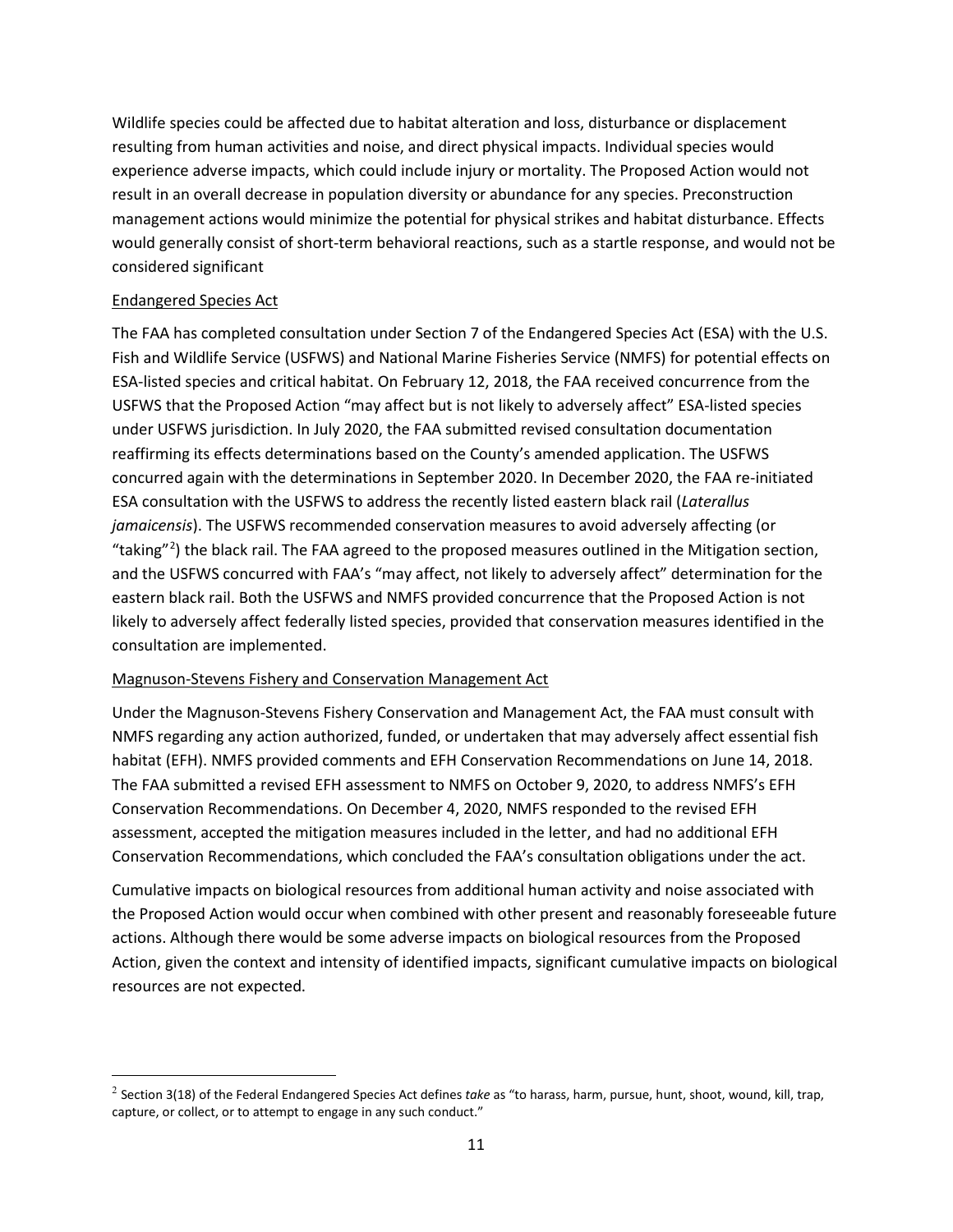#### **Climate**

The EIS included a quantitative analysis of greenhouse gas (GHG) emissions associated with the proposed action. This analysis was focused solely on the County's application for a Launch Site Operator License. Additional analysis of GHG emissions associated with any future launches from Spaceport Camden will be conducted as part of the FAA's review of future launch licenses applications. This GHG emissions analysis would include any potential cumulative and lifecycle emissions that may result from the scope of the proposed launch. The small amount of GHGs resulting from construction and operation of the spaceport is not likely to have any impact on global climate change, sea level rise, or any potential impacts of climate change. However, sea level rise and other climatological changes, such as increase in extreme weather events, may affect the spaceport in the coming years.

### **Coastal Resources**

A Federal consistency certification is required for projects such as Spaceport Camden that are federally licensed when they are located in coastal areas. On December 30, 2020, Camden County submitted to GDNR an application for a Coastal Consistency Certification in accordance with the Coastal Zone Management Act (CZMA). The GDNR signed a Federal Consistency Certification Concurrence on July 8, 2021. The GDNR concurred that there would be no impacts on coastal barrier resources, nor adverse impacts on the coastal environment that could not be mitigated satisfactorily. No significant impacts on coastal resources are expected.

The Proposed Action would not result in incremental impacts from other past, present, and reasonably foreseeable future actions. Therefore, cumulative impacts on coastal resources would be the same as those discussed for the Proposed Action, which would not be significant.

### Department of Transportation Act, Section 4(f)

The Spaceport Camden FEIS documented the FAA's final determination that the project would not result in a "use" of Cumberland Island National Seashore under Section 4(f). Upland portions of Cumberland Island National Seashore, at a distance of about 3.5 miles from the closest construction (i.e., Vertical Launch Facility), would experience noise levels of approximately 43 A-weighted decibels day–night average sound level. Because the noise would be temporary and limited, the noise would not substantially limit the use nor diminish the quality of any of the Section 4(f) properties, such that their value would be impaired. Additionally, there would be no impact to historic properties from vibration from construction (e.g., pile driving), because the construction would be far enough away from sensitive receptors. Outside of the proposed Spaceport Camden site boundary, the Cumberland Island National Seashore historic properties and cultural landscape are also unlikely to experience audible or visual impacts related to construction activities. Therefore, FAA made the determination that construction activities would not constitute a constructive use of Section 4(f) properties.

The analysis shows that nearby Section 4(f) properties may experience perceptible noise and visual impacts during launch activities; however, these events would be infrequent, and the duration and intensity of these impacts would not result in substantial impairment of the Section 4(f) property necessary to constitute a constructive use. Although Overflight Exclusion Zones and U.S. Coast Guard (USCG) Limited Access Areas would be established to restrict and/or limit access to areas near the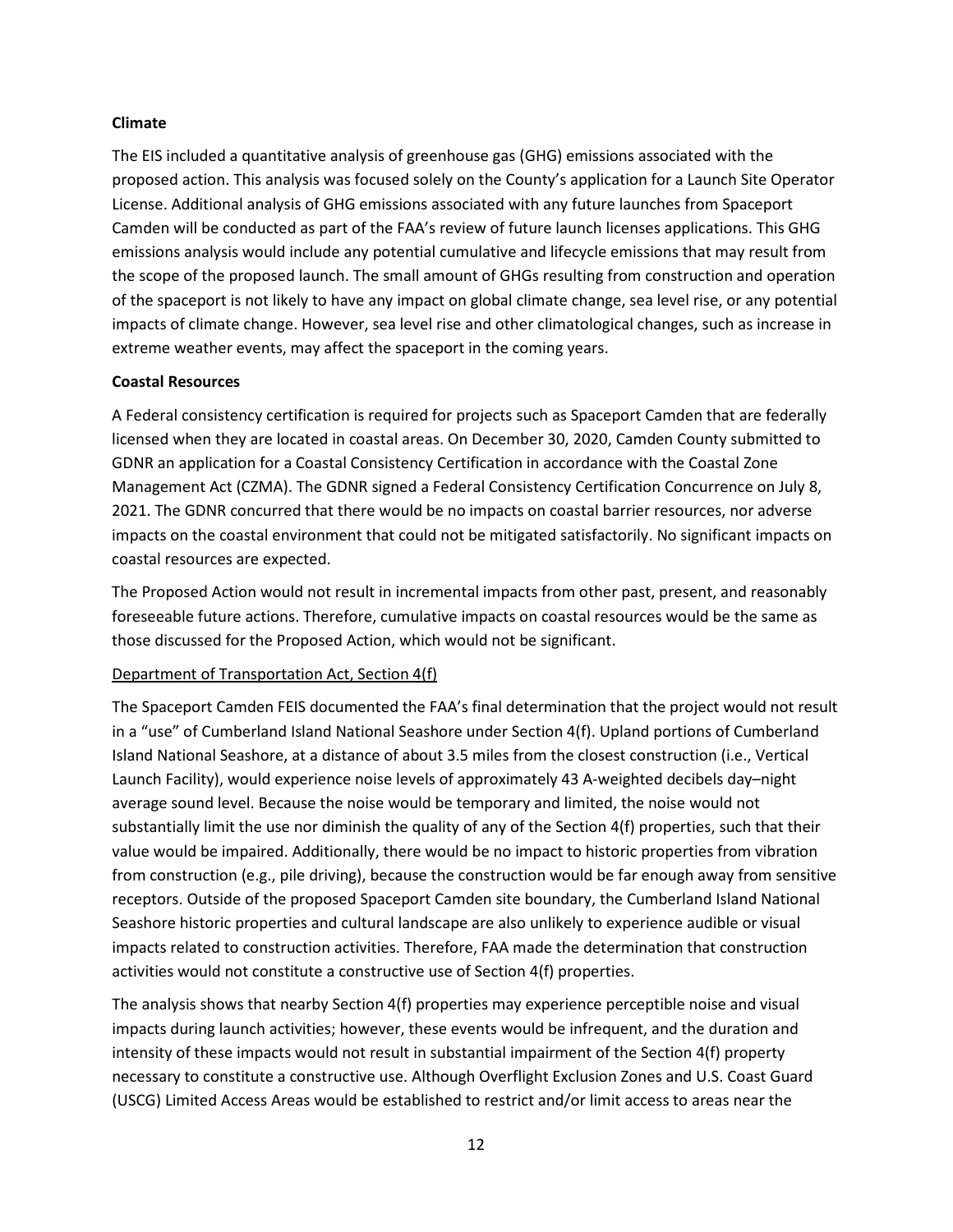spaceport during launch activities, these would not result in closures of or restricted access to, any Section 4(f) properties. Therefore, the FAA made the determination that operations under the Proposed Action would not result in a constructive use of parks, recreation areas, or historic sites. FAA informed the NPS of its Section 4(f) determination in October 2020.

An application for a Vehicle Operator License to launch from Spaceport Camden would be subject to a new Section 4(f) evaluation to identify any impacts on Section 4(f) properties. The evaluation would include an analysis of the potential for any use of Section 4(f) resources arising from launch operations, access restrictions, and launch failure. If the potential for use existed, the Vehicle Operator License applicant would be required to supply data sufficient to conduct the analysis necessary to support any FAA or County coordination with officials having jurisdiction over Section 4(f) properties.

Should a launch failure occur, the FAA and the County would engage in coordination with officials with jurisdiction over Section 4(f) properties regarding effects. Types of launch failures and their likelihood of occurrence are discussed in Section 2.1.2.7 of the FEIS. Should a launch failure occur, potential impacts on Section 4(f) properties would depend on the scope and location of the failure. Were a failure to occur that results in effects on Section 4(f) properties, the FAA and the County would engage in coordination with officials with jurisdiction applicable to the affected Section 4(f) properties. Construction and operational activities associated with the Proposed Action would not result in permanent incorporation, temporary occupancy, or a *constructive use* of any Section 4(f) properties. Although the Proposed Action operations would result in noise and visual impacts, it would not result in substantial impairment of any Section 4(f) property. As a result, the FAA does not anticipate that the Proposed Action would contribute incrementally to cumulative impacts that would result in substantial impairment of any Section 4(f) property, and any potential cumulative impacts on Section 4(f) properties associated with the Proposed Action would not be significant.

#### **Farmlands**

No farmlands, pastureland, cropland, or forest considered to be prime, unique, or of State or local importance have been identified within the project region of influence (ROI). Aquaculture areas could be affected temporarily from access limitations during launch operations; however, these limitations would be infrequent and of short duration, and notification of limitations would be provided to the public in advance. Additionally, should a launch failure occur, aquacultural areas could be affected from the pollutants dispersed. However, the scope of impact depends on a number of factors, including location of failure, weather and tidal conditions, and the actual type and quantity of pollutants dispersed. Given the size of the launch vehicle and amount of propellants used, as well as implementation of emergency and contingency planning, potential impacts would not be expected to be significant and could be mitigated.

There would be no adverse cumulative impacts on prime farmlands from the Proposed Action.

### **Hazardous Materials, Solid Waste, and Pollution Prevention**

Although hazardous materials would be utilized and hazardous and solid wastes generated during construction and operation, impacts would be minimal. No National Priority List properties are involved in the project, and landfill capacities would not be exceeded. There is the potential for effects on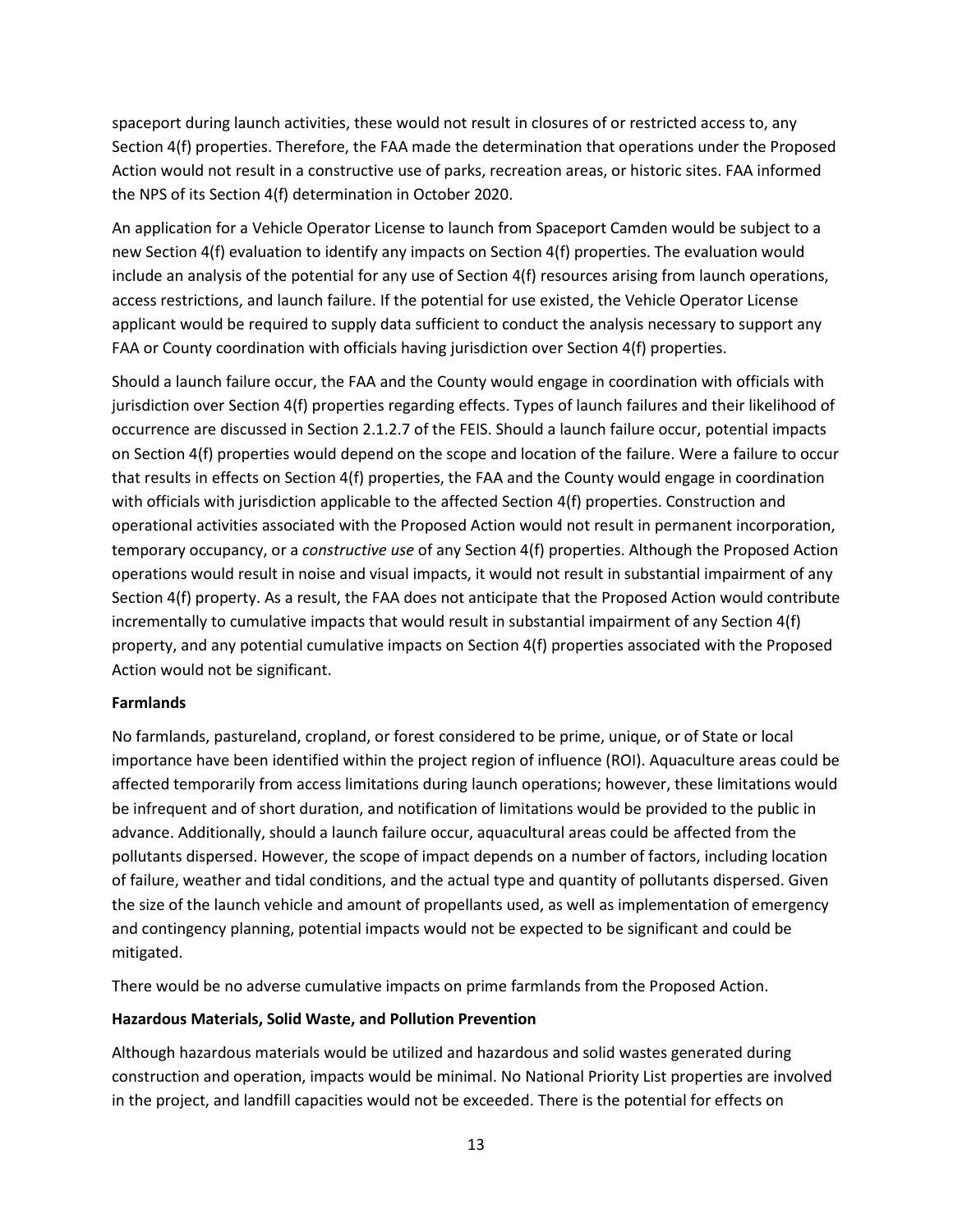historical contamination sites. Once the land is acquired by the County, the potentially contaminated sites could continue to be managed under the existing hazardous waste facility permit, or it is possible that another State program, such as the Georgia Brownfields Program, could be utilized. Also, the County, as the owner of the property, would be responsible for any limitations placed on the property as part of State-approved corrective actions for the historical sites.

No significant adverse cumulative impacts are identified under the Proposed Action. Under the Proposed Action, there would be an increase in the quantity of hazardous and nonhazardous waste generated in the region. However, with the implementation of appropriate handling and management procedures for hazardous materials, hazardous wastes, and solid wastes generated during the construction and operation of the facility, there would be no significant onsite impacts.

### **Historical, Architectural, Archeological, and Cultural Resources**

NHPA Section 106 consultation is required to identify and evaluate potential effects on historic properties. The FAA initiated Section 106 consultation in 2017 and consulted with the SHPO, Advisory Council on Historic Preservation (ACHP), Native American tribes, and other consulting parties regarding its determination of potential adverse effects on archaeological resources during construction of the proposed spaceport and aboveground historic properties from the operation of the proposed spaceport.

In consultation with the SHPO, the FAA considered the potential direct, indirect, and cumulative effects of the Undertaking as provided in 36 CFR §§ 800.4(a) and 800.16(d) and established and inventoried an Area of Potential Effects (APE) for historic properties. The APE encompasses the boundary of the proposed Spaceport Camden and consists of areas where there would be direct ground disturbance, including construction of facilities, installation and upgrading of utilities, access roads, or other routes, stormwater retention ponds, staging areas, the location of maintenance and operations activities, and noise (including vibration) and visual effects. It consists of an area within a 5-mile radius of the proposed Spaceport Camden, extending around the Proposed Action.

Temporary effects on aboveground historic properties that are either NRHP-eligible properties or contributing sites within NRHP-eligible properties, identified through the Section 106 process, could arise from the changes to the audible and visual environment during operation of the spaceport through introduction of elements inconsistent primarily with the historic properties' setting. However, there would be no adverse effect. Within the project area, but outside the construction zone, three NRHPeligible components of the Floyd's Fairfield and Bellevue Plantations/Union Carbide Property would experience no adverse effect from vibration related to noise from wet dress rehearsals, static testing, and launches of small launch vehicles. The FAA has determined, at this time, that there would be no adverse effects on aboveground historic properties associated with the construction of Spaceport Camden. The survey found four archeological sites that are potentially eligible for the NRHP. A Programmatic Agreement was developed, which identifies steps to be taken if the sites are unable to be avoided. In addition to further surveying to identify potentially unknown resources, compliance with Section 106 for unsurveyed areas is being addressed through the Programmatic Agreement.

For spaceport operations, the FAA has determined that there would be no adverse effects on archaeological resources. However, the FAA has determined that there is a potential for adverse effects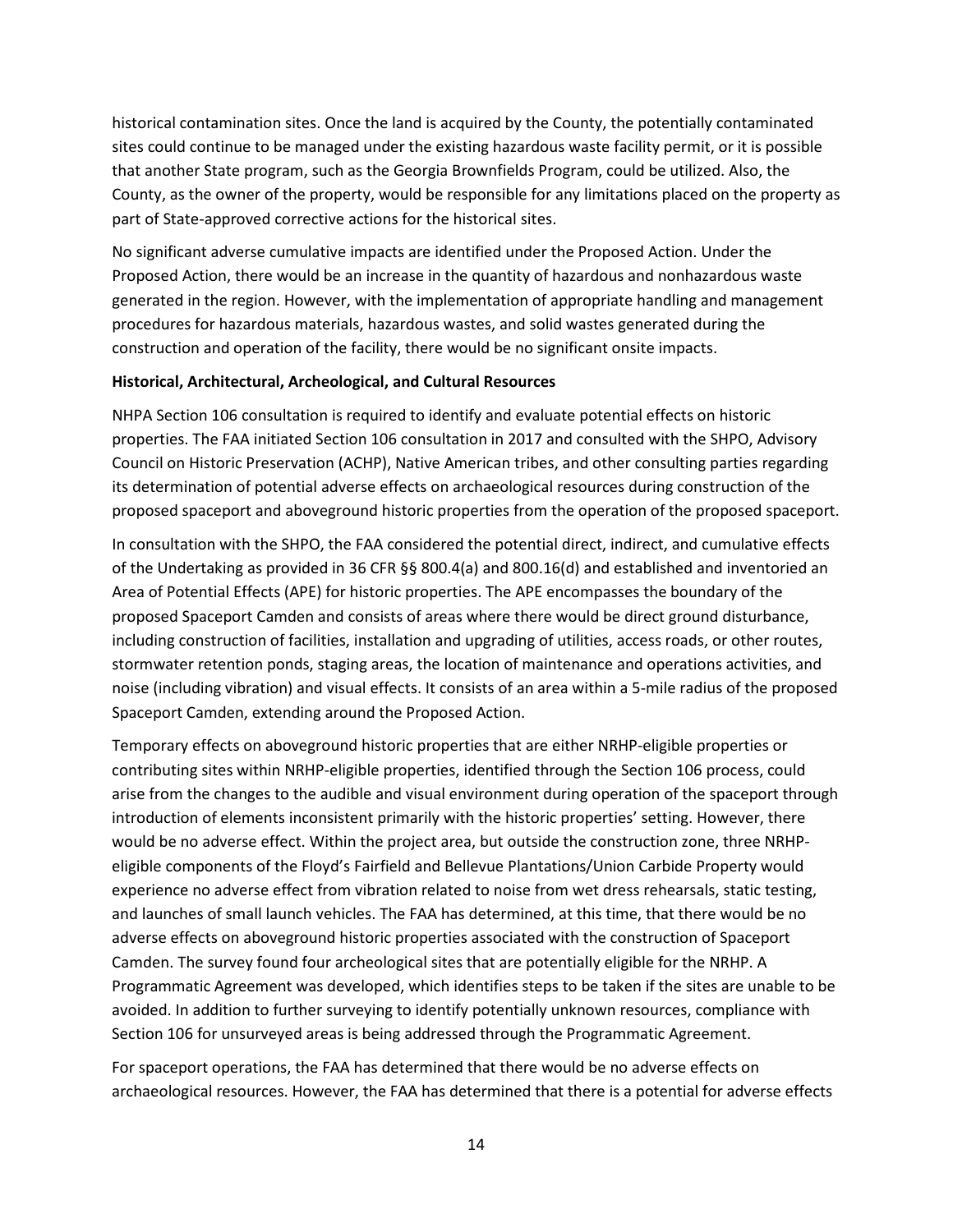on aboveground historic properties from the operation of Spaceport Camden. The proposed launch vehicle is conceptual at this time. If a vehicle operator applies for a Vehicle Operator License to launch from Spaceport Camden, the FAA will conduct a separate environmental review and Section 106 consultation. The FAA would review Section 106 findings arising from launch operations and potential launch failure through the Vehicle Operator License application process if a future applicant applies to launch from the site and would amend the Programmatic Agreement if necessary. On April 15, 2021, the SHPO concurred with the FAA's revised Finding of Effects and the APE.

The FAA worked with the consulting parties to develop a Programmatic Agreement to resolve potential adverse effects on historic properties. Consulting parties include Georgia State Historic Preservation Officer, Advisory Council on Historic Preservation, National Park Service, Camden County, the Gullah/Geechee Nation (through the Gullah/Geechee Sea Island Coalition), Little Cumberland Island Homes Association, Inc., and National Trust on Historic Preservation. The Programmatic Agreement was signed by the FAA, the Georgia SHPO, and the ACHP and executed on December 14, 2021.

Adverse effects resulting in impacts on historic properties related to the Proposed Action are likely to add to the cumulative impacts of other actions within the project area. Adverse effects on archaeological resources would be added to the overall loss of archaeological sites from a specific time period and, therefore, the ability to expand understanding of the region over time.

### **Land Use**

There would be no conflict with existing land use management plans, laws, or other policies, and the site would remain within its current industrial land use designation. Adverse impacts on recreational use within the operational ROI would be short-term and temporary during launch operations and would not result in long-term preclusion of certain uses, prohibition or severe access limitations to certain areas, and/or severe alterations or diminished aesthetic recreational experiences (e.g., wilderness solitude). Long-term impacts on the solitude quality of the Cumberland Island Wilderness would result from the sky glow and visual intrusion of the spaceport towers/facilities, but only from west shoreline areas; implementation of a Light Management Plan and vegetative buffers will minimize these impacts. No substantial long-term annoyance (i.e., noise-compatible land use impacts) and/or permanent conflict with landowners has been identified.

However, there is the potential for impacts on the aesthetic recreational experience and access to the Floyd Cut and Floyd Creek areas used as part of the Georgia Coast Saltwater Paddle Trail. There could also be an annoyance impact to residential land uses on Cumberland Island.

Because the site proposed for Spaceport Camden has historically been used for industrial purposes, there would be no change in land use. The proposed spaceport would also not have any adverse land use impacts on the nearby communities of Woodbine, Kingsland, and St. Mary's, Crooked River State Park, NSB Kings Bay, Jekyll Island, or Fort Clinch State Park on Amelia Island. Intracoastal waterway users may experience intermittent and temporary closures. However, although there may be impacts on these areas, the Proposed Action would not contribute incrementally to any cumulative impacts.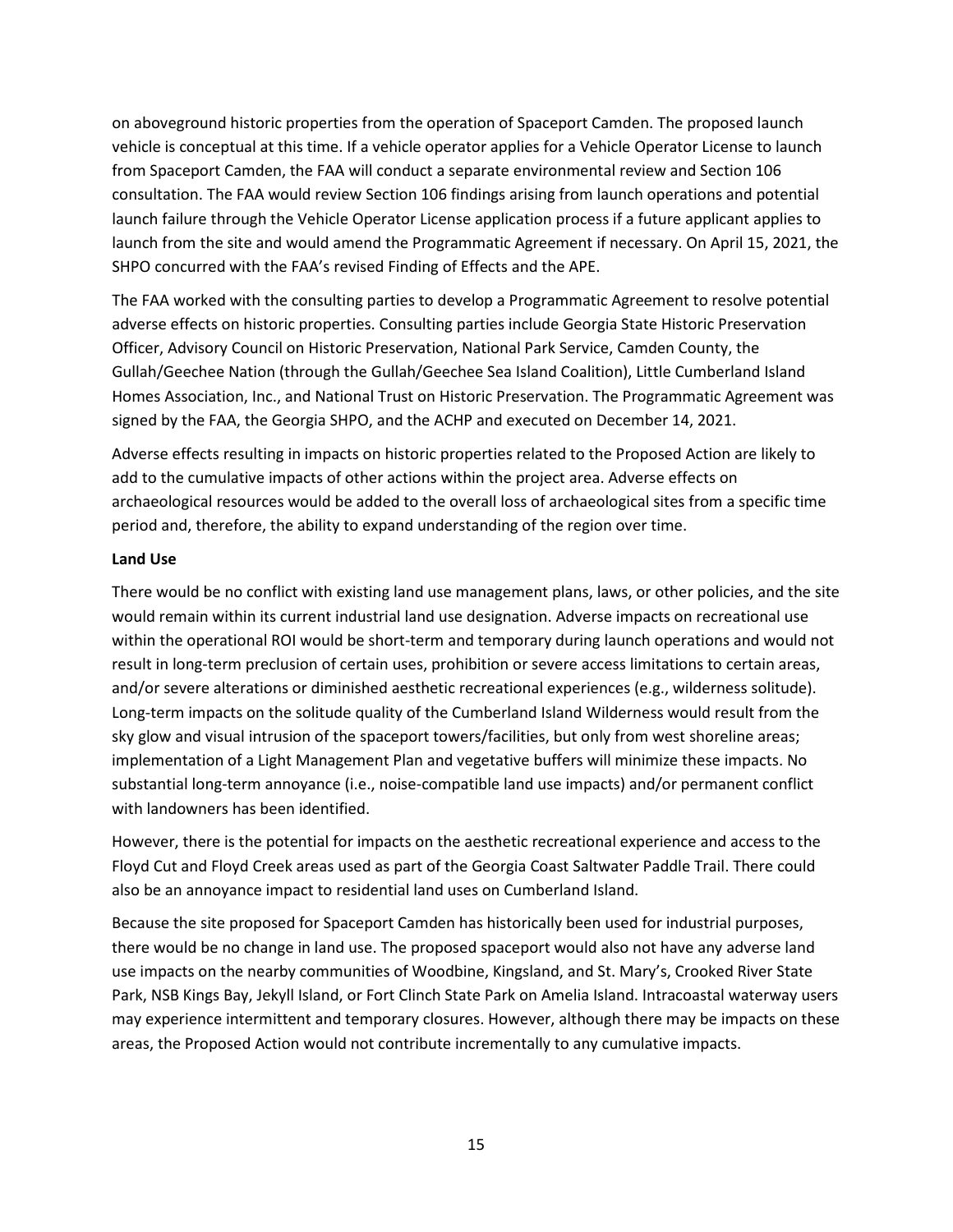### **Natural Resources and Energy Supply**

Although construction and operation of the spaceport would require the use of natural and energy resources, the Proposed Action would not have the potential to cause demand to exceed available or future supplies of applicable resources.

Cumulative impacts on energy use and supply of natural resources could occur if projects near the proposed project area consume energy and/or natural resources; however, the Proposed Action is not expected to contribute in any substantive manner to adverse cumulative impacts on energy use or supply of natural resources.

#### **Noise and Noise-Compatible Land Use**

Construction noise would be temporary, lasting only the duration of the construction project, and limited to normal working hours. The proposed construction activities would not be expected to result in significant community noise impacts.

Noise levels during launches and static fire events would be high in areas surrounding Spaceport Camden, but each event type would occur only up to 12 times per year, and no land area outside of Spaceport Camden would experience significant noise impacts (i.e., exposed to noise levels of 65 dBA DNL—an average over a 24-hour period).

Although individual noise events would temporarily alter the quiet setting that is a defining feature in surrounding areas (e.g., Cumberland Island), rocket noise events would be infrequent. Activities other than rocket launches (e.g., construction, loudspeaker announcements) would result in temporary localized noise level increases primarily affecting the area on and immediately surrounding Spaceport Camden. Because the sound environment in noise-sensitive locations near Spaceport Camden would be unchanged during the vast majority of the year, current land uses (e.g., recreation, residences, commercial) would remain compatible.

The area exposed to greater than 115 dBA maximum A-weighted overall sound pressure level  $(L_{A,\text{max}})$ during launch and static fire events is uninhabited, so the potential for noise-induced hearing loss would be negligible. Noise-induced vibrations in several structures on and near Spaceport Camden would remain below impact thresholds in all frequency bands during launches. Structures located farther away would be exposed to lesser structural vibration levels, and the risk to all structures would be minimal.

Sonic booms of up to 0.2 pound per square foot (psf) would only affect open water, potentially intersecting the surface at approximately 55 miles offshore in the Atlantic Ocean. These overpressures would be potentially noticeable in low ambient-noise environments, but would pose no risk to structures (e.g., windows in boats).

During launches and static fire engine testing, noise levels at two nearby noise-sensitive locations, the closest residence (located southwest of Spaceport Camden) and the Settlement on Cumberland Island, would be exposed to noise levels expected to disrupt normal speech (i.e., 66 dBA) for less than 51 seconds during each single-noise event. In cumulative total, over the course of a year, these two locations would be exposed to noise levels exceeding 66 dBA for up to about 12 minutes. Subsonic noise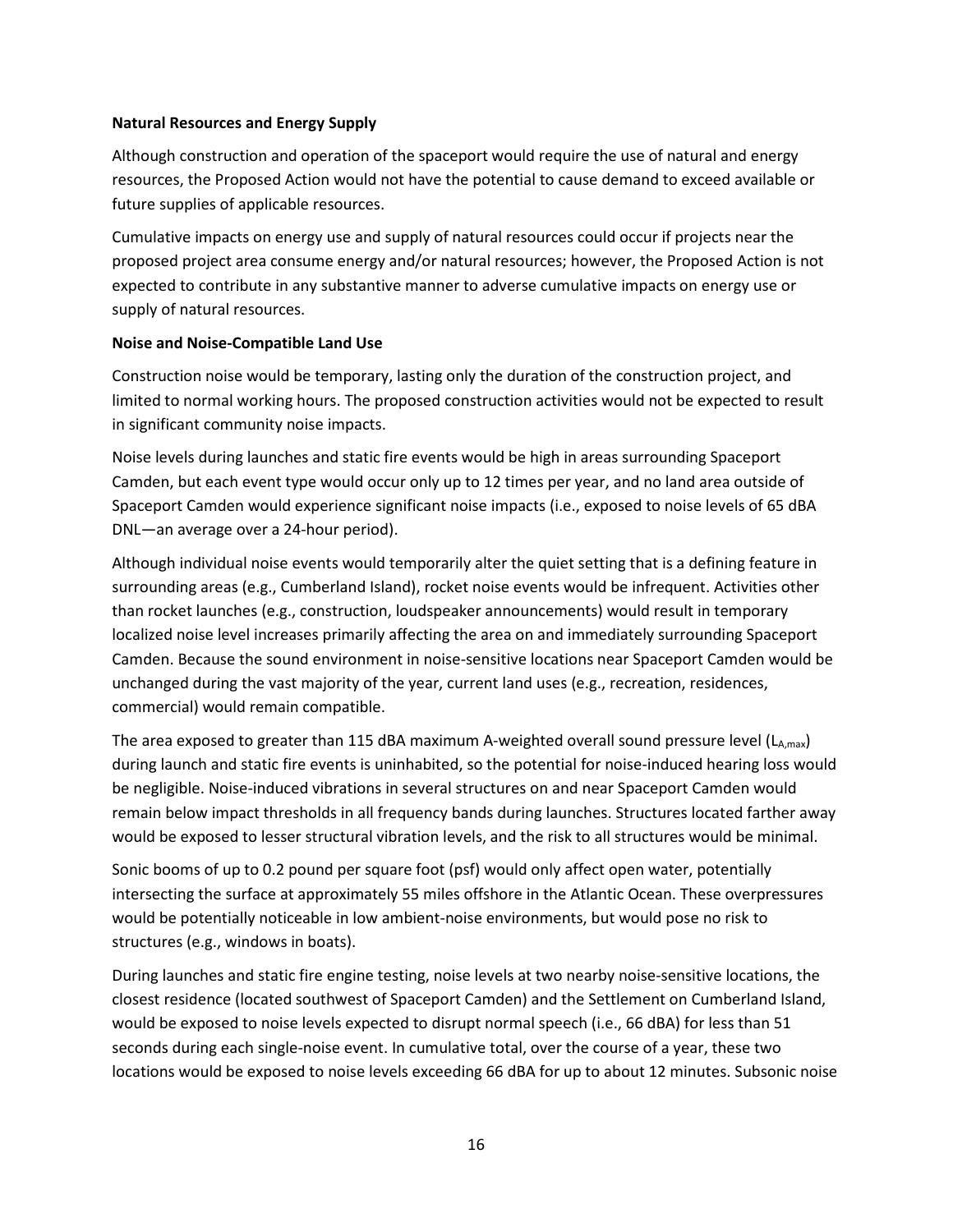would be audible at Naval Submarine Base Kings Bay during launch events, but events would not be at an intensity that would be of concern.

Noise at Cumberland Island National Seashore would be of particular concern because of the expectation among visitors of a completely natural soundscape. Because people's feelings about rockets can be expected to have a strong effect on their perception of rocket noise, previous research conducted on NPS visitor reactions to aircraft noise are not expected to be applicable to predicting the percentage of people highly annoyed by rocket noise. Although existing research does not support prediction of a specific percentage of visitors that would be highly annoyed by the noise of rocket operations, disruption of the natural soundscape, particularly in the designated Cumberland Island Wilderness Area, could degrade the positive experiences of visitors to the island.

Certain people exposed to elevated noise levels during launch and static fire events could become annoyed by the noise. There would be a very low risk of damage to structures due to noise.

There may be short-term incremental noise increases during operational activities; however, noise levels would return to baseline on completion of the operational activity. As a result, any cumulative noise impacts would be short-term and temporary and would not result in sustained, long-term cumulative impacts on the noise environment.

### **Socioeconomics, Environmental Justice, and Children's Environmental Health and Safety Risks**

It is estimated that approximately 40 to 50 construction workers would be required for construction of new facilities, and 20 additional workers would be required for construction of new infrastructure. Approximately 77 full-time personnel are estimated to be required during operations. Aerospace industry operations are estimated to result in an additional 130 induced and indirect jobs, which would contribute to the local economy. Any temporary or permanent in-migration of construction workers or anticipated permanent in-migration of operation workers would represent less than 1 percent of the total county population and full-time and part-time jobs. Incoming personnel would require housing throughout Camden County. Demand for public service personnel would increase with incoming personnel, but would not be significant.

Access limitations within the composite USCG Limited Access Area (LAA) under nominal launch situations would be up to 3.5 hours, 12 days a year, for a total of 42 hours. Section 2.1.2.5 of the FEIS provides a detailed description of these limitations and the associated areas. Tourism/ecotourism and commercial and recreational fishing in the ROI could be affected from access limitations during operational activities. Advanced notice and communication of launches would be provided through issuance of Notices to Mariners. Implementation of mitigation measures would minimize the potential adverse impacts from spaceport operations to economic activity in the region.

Construction and operation associated with the Proposed Action would not be expected to cause disproportionately high or adverse effects on minority and low-income populations. Environmental health and safety risks to children and elderly populations would not be anticipated during construction and operation of Spaceport Camden. All Federal, State, and local regulations, emergency plans, and possible mitigations would be implemented to minimize potential adverse impacts on the public. In addition, as noted in the Historical, Architectural, Archeological, and Cultural Resources section, above,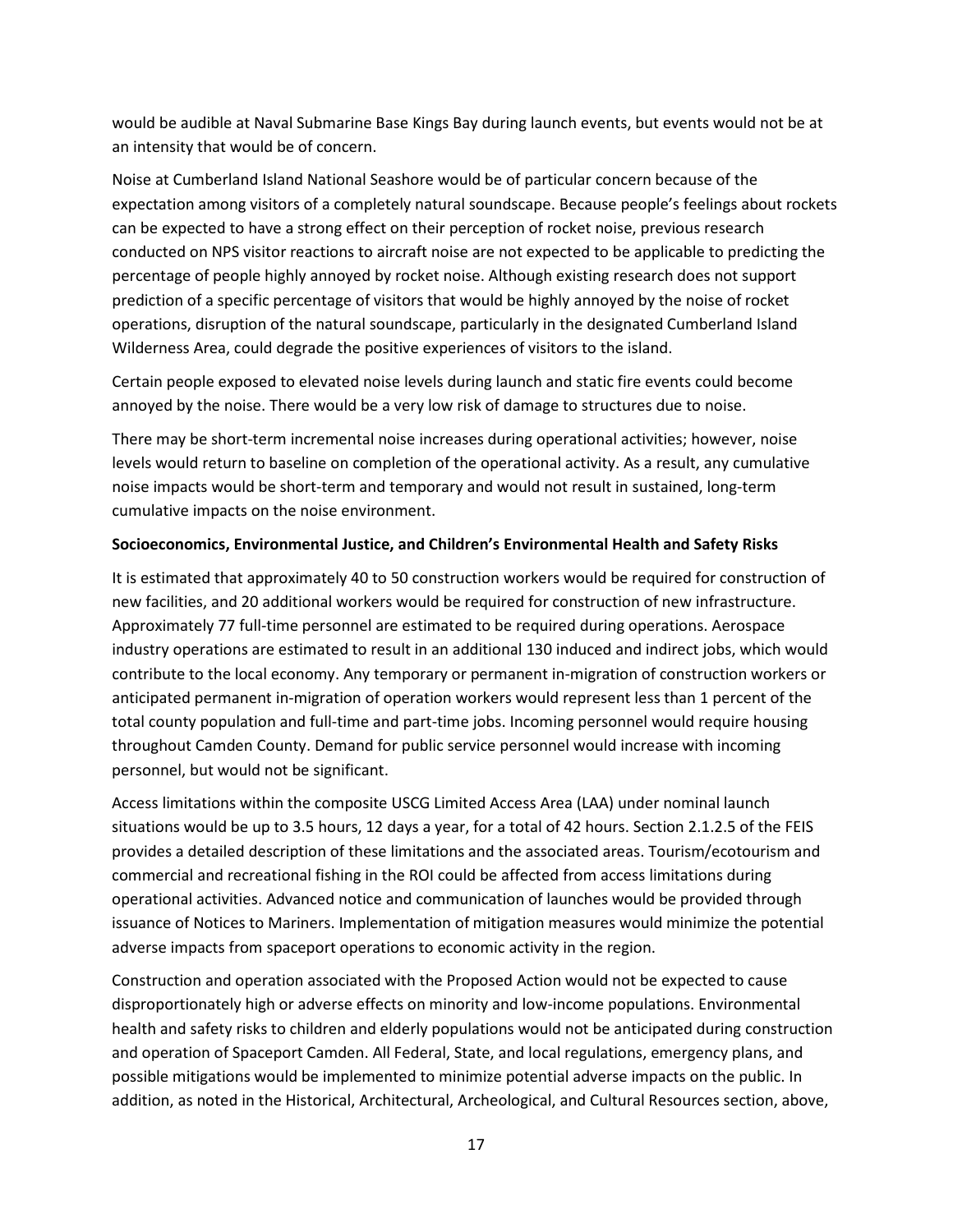the Gullah/Geechee Sea Island Coalition is a consulting party for the Section 106 process and the Programmatic Agreement for implementation of the Proposed Action.

The Proposed Action would not likely induce substantial economic growth (e.g., establishing projects in an undeveloped area), disrupt or divide the physical arrangement of an established community, cause extensive relocation when sufficient housing is unavailable, cause extensive relocation of community businesses that would cause severe economic hardship for affected communities, disrupt local traffic patterns or substantially reduce the levels of service of roads serving an airport and its surrounding communities, or produce a substantial change in the community tax base. Therefore, there would be no significant cumulative impacts on socioeconomic resources.

### **Visual Effects (including Light Emissions)**

Overall, construction activities would have little effect on visual resources in the areas surrounding the proposed Spaceport Camden. The completed facilities mostly would be screened and not visible from most offsite locations. The tallest elements of the construction are situated at the Vertical Launch Facility and would rise above surrounding forest and vegetation. These elements would be visible from several locations and from open waterways. These elements would be noticeable, but not dominant in the viewshed from the western shoreline of the wilderness areas on Cumberland Island National Seashore. Because these towers would have hazard lighting and markings, they could be annoying to some distant viewers and residents accustomed to nighttime views without artificial lights in this segment of the viewshed.

Lighting at the launch pad during a launch event would be highly noticeable at nighttime for 1 or possibly 2 nights each month on average. The directed light would be highly noticeable from nearby locations and could cause glare depending on the exact position of the viewer, conflicting with activities such as driving and aviation.

Launch failure may produce a short-term, highly visible cloud of fire, smoke, and steam at the launch site or in the air, depending on where the failure occurs in the launch sequence. Following the extinguishing of the associated fire and recovery of any associated debris, no long-term offsite visual changes would result.

Considering past, present, and reasonably foreseeable future development expectations of the local area and region, the visual changes of the spaceport would not result in cumulative impacts.

## **Water Resources (including Wetlands, Floodplains, Surface Waters, Groundwater, and Wild and Scenic Rivers)**

Approximately 0.78 acre of wetland and 0.166 acre of waterways may be affected from construction activities; this would require a CWA Section 404 permit from the U.S. Army Corps of Engineers (USACE), and compensatory mitigation would be required for any unavoidable impacts on jurisdictional wetlands and waterways. The filling of wetlands and waterways would result in a loss of wetland and stream function. The amount of wetlands and waterways filled represents a small percentage of the total wetlands and waterways onsite.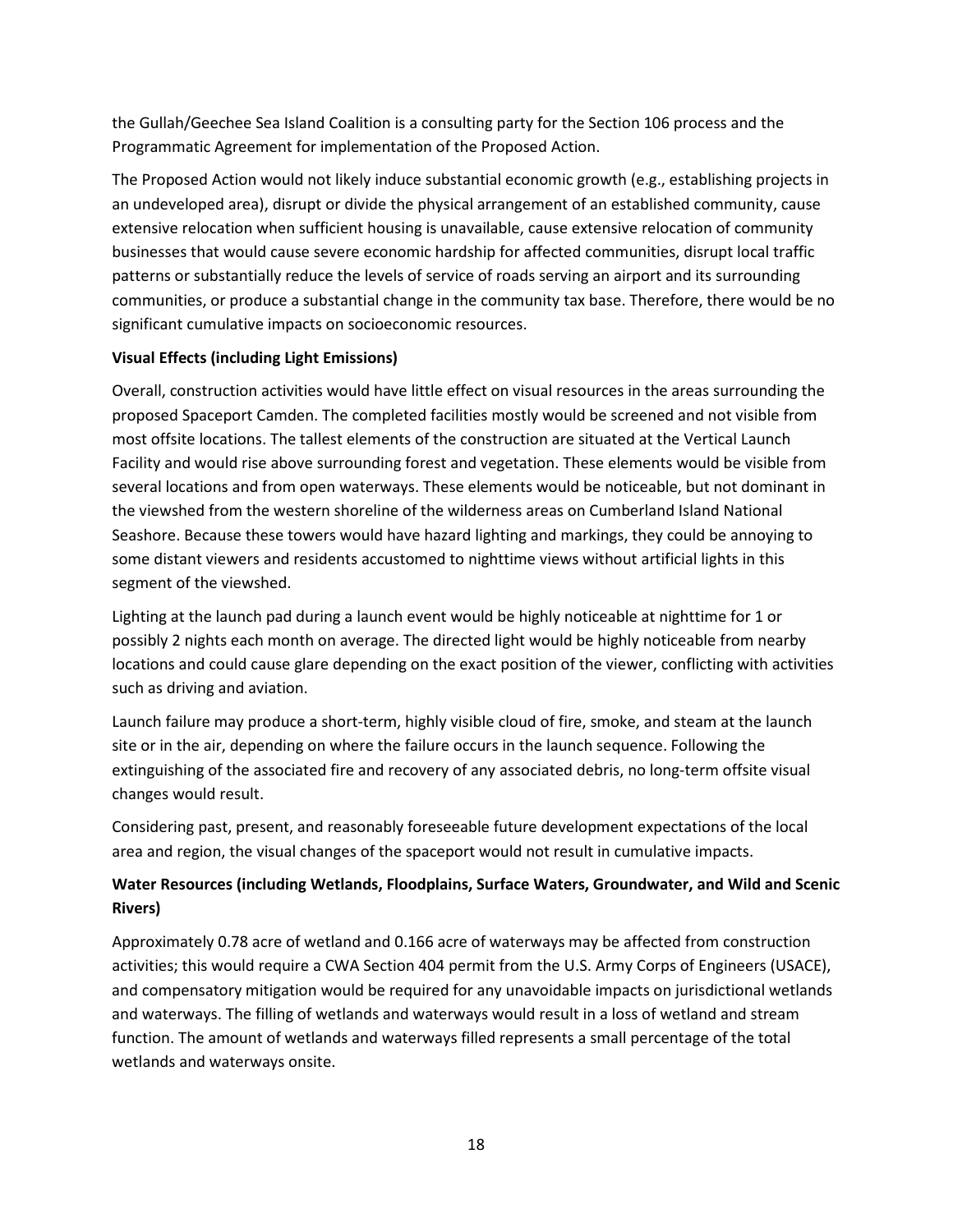The Vertical Launch Facility and Alternate Control Center and Visitor Center would be constructed in the 100- and 500-year flood zone. The main gate area of the project is also within the 500-year flood zone. Approximately 82 acres of proposed facilities would be constructed within flood zones (i.e., 19 acres in the 100-year flood zone, and 63.1 acres in the 500-year flood zone). This represents 0.9 percent of the approximately 9,470 acres of flood zones within the ROI. The Vertical Launch Facility is considered a critical facility under the County's definition in its Unified Development Code (UDC) because the facility would store and use flammable and volatile chemicals. Construction in the floodplain would require an exemption to the County's UDC, which states that critical facilities must not be constructed in a floodplain; the Vertical Launch Facility's storage areas would need to be developed so that the storage of flammable and volatile chemicals would be above the 500-year flood zone.

Potential indirect impacts from proposed construction activities could result in additional sediment loads being transported to surface waters in the vicinity of proposed construction. Increases in sedimentation could alter stream and wetland functions and result in the loss of wildlife habitat. However, during construction, a Storm Water Pollution Prevention Plan (SWPPP) and Sediment and Erosion Control Plan would be prepared in compliance with Georgia's National Pollutant Discharge and Elimination System (NPDES) requirements and Georgia's Erosion and Sedimentation Act of 1975. The SWPPP and Sediment and Erosion Control Plan would implement the use of management practices to minimize erosion and sedimentation. Implementation of these management practices would minimize indirect impacts, and no significant adverse impacts on surface waters would be anticipated.

Surface waters and wetlands could be affected by spills of fuels and other hazardous materials during the construction and operation of Spaceport Camden. Spills could result in the loss of vegetation and pollution of wetlands or surface waters, resulting in a short-term loss of wildlife habitat. However, all hazardous materials use would be conducted in accordance with standard operating procedures that minimize the potential for spills.

The operation of the spaceport would require an NPDES Industrial Stormwater General Permit to accommodate stormwater runoff and identify operational best practices to reduce the potential for onsite stormwater pollution. No adverse impacts on groundwater resources within the aquifers underlying the ROI have been identified, and no Wild and Scenic Rivers are within the project vicinity. No construction-related impacts on the Satilla River are anticipated that would adversely affect this river system. The river is located more than 1 mile from proposed construction activities, and the potential for the offsite migration of sediments would be low.

Types of launch failures and their likelihood of occurrence are discussed in Section 2.1.2.7 of the FEIS. Should a launch failure occur on the launch pad, there would be potential for water resources within the overflight exclusion zone (See Section 2.1.2.5 of the FEIS) to be affected. Should a failure occur during ascent, then impacts could extend into water resources to the north and east, including the Cumberland and Satilla Rivers and the Atlantic Ocean. Overall, emergency and contingency planning and response measures would serve to minimize potential adverse impacts associated with launch failures, and emergency consultation with regulatory agencies (e.g., USFWS, Georgia SHPO, USACE) would be required should a launch failure result in impacts on sensitive resources.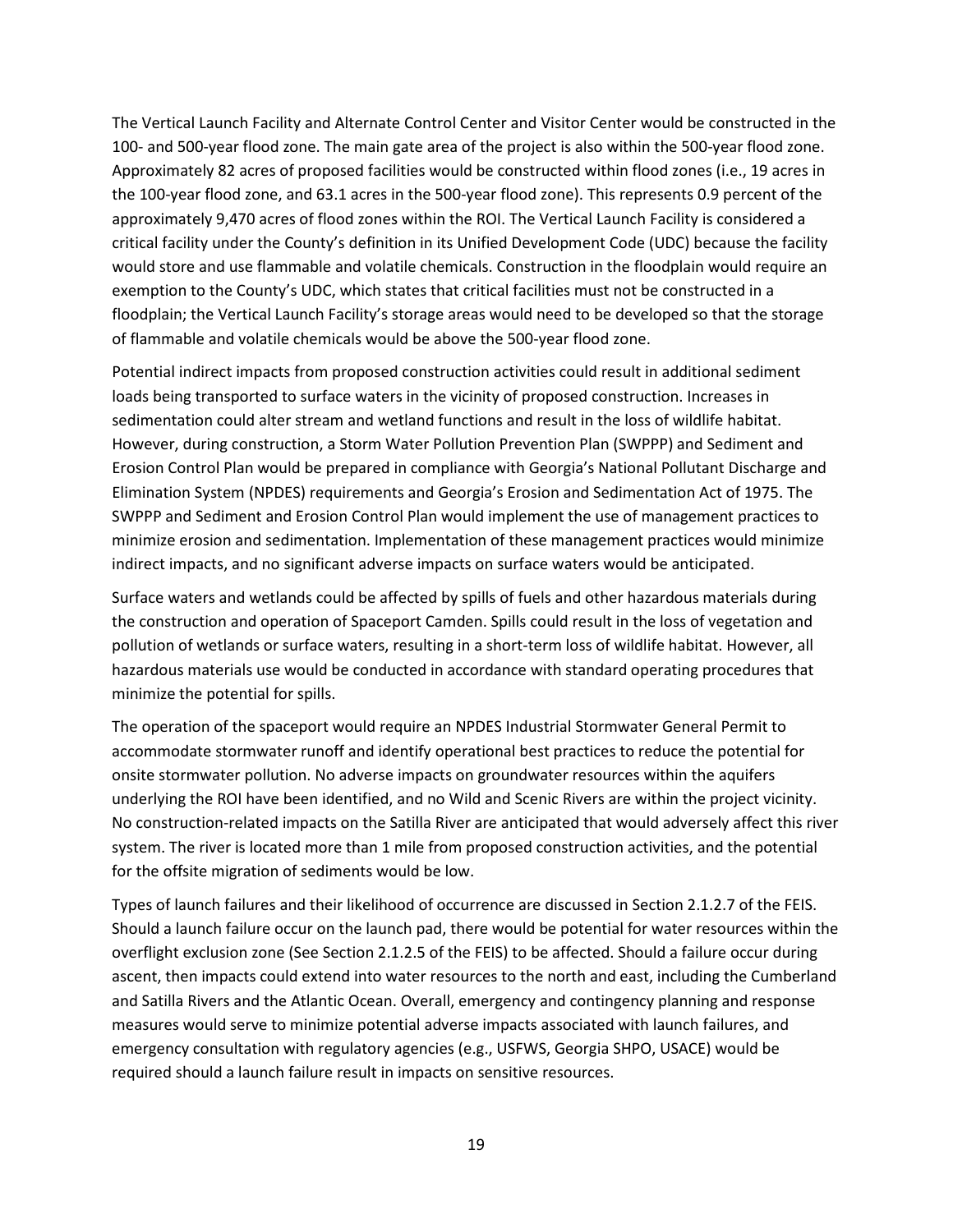No significant adverse impacts are anticipated on water resources as a result of implementing construction activities or operations at the proposed Spaceport Camden.

## **Environmentally Preferable Alternative**

Section 1505.2(b) of the CEQ Regulations requires that, in cases where an EIS has been prepared, the ROD must identify all alternatives that were considered, "…specifying the alternative or alternatives which were considered to be environmentally preferable." The alternative is that which causes the least damage to the biological and physical environment and best protects, preserves, and enhances historic, cultural, and natural resources.

The environmentally preferable alternative in the FEIS is the No Action Alternative, because there would be no new construction or operations at the proposed site. Continuation of the existing site conditions would result in few, if any, additional environmental impacts outside the scope of current activities/uses of the site. However, the No Action Alternative is not the FAA's Preferred Alternative because it is not consistent with the purpose of and need for action, including the FAA's statutory direction from Congress under the Commercial Space Launch Act to encourage, facilitate, and promote commercial space launch and reentry activities by the private sector to strengthen and expand U.S. space transportation infrastructure.

## **Findings and Determinations**

The FAA makes the following determinations based on the appropriate information and analysis set forth in the FEIS and on other portions of the administrative record.

## **Selected Alternative and Summary of Necessary Permits and Approvals**

Preparation of an EIS, public review and comment, and issuance of this ROD fulfills the FAA's requirements under NEPA. The FAA has selected the Preferred Alternative, which is for the FAA to issue a Launch Site Operator License to the County to operate Spaceport Camden. This alternative would allow the County to offer Spaceport Camden to commercial launch operators to conduct launches of liquid-fueled, small, orbital, vertical-launch vehicles and will hereafter be referred to as the Selected Alternative. The requirements for obtaining and possessing a Launch Site Operator License are described in 14 CFR Parts 400–450. The completion of the environmental review process does not guarantee that the FAA would issue a Launch Site Operator License to the County for the operation of Spaceport Camden. The Selected Alternative must also meet FAA safety and indemnification requirements. As part of the licensing process, the County is required to obtain agreements with FAA Air Traffic Control and the USCG.

Acquisition of permits and approvals under other laws would be required prior to construction and operation, including:

• **Air emissions** would be permitted by the GDNR. The County does not anticipate that Spaceport Camden would be a major source requiring a Title V Permit.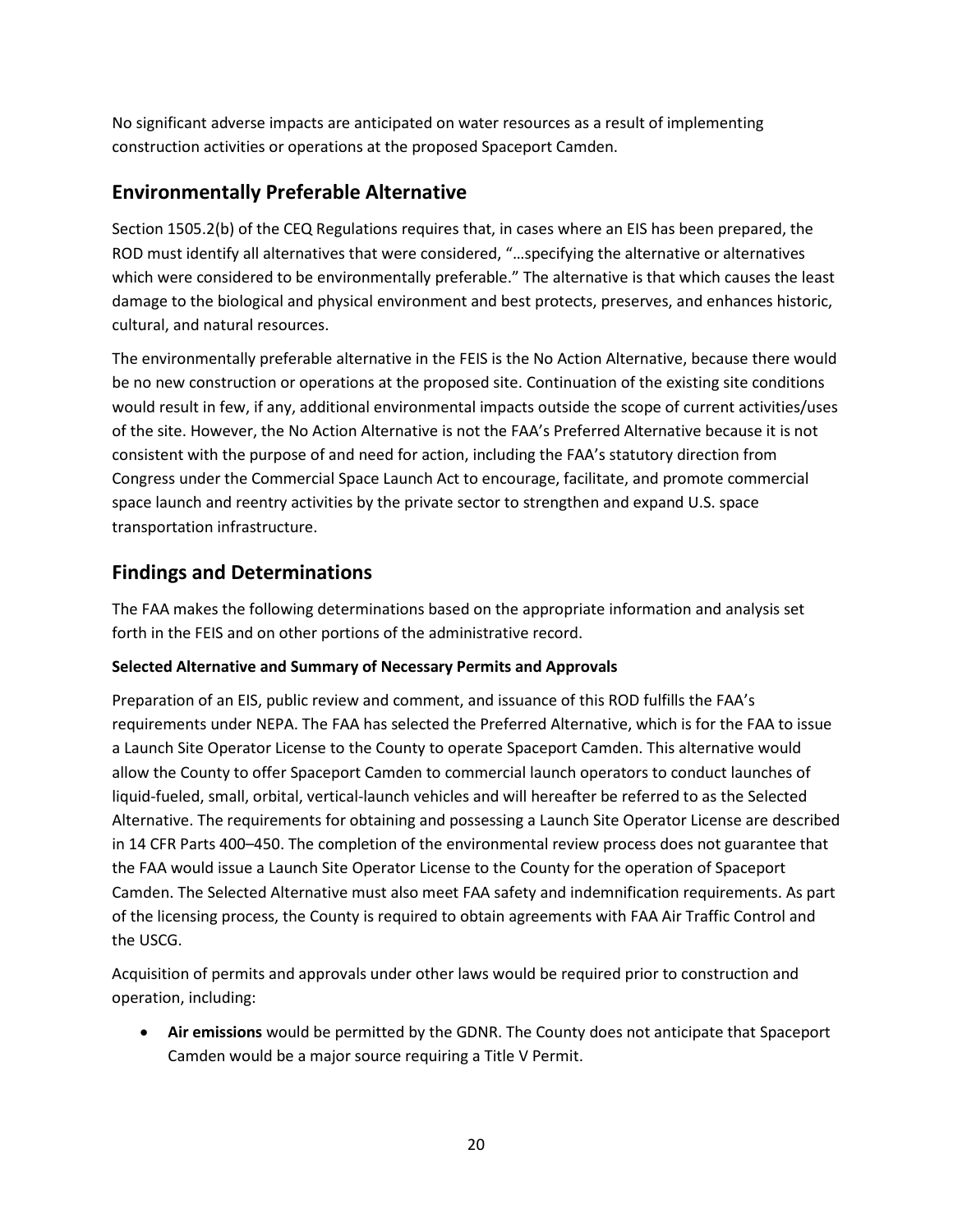- **Clean Water Act (CWA) Section 404 and Rivers and Harbors Act Section 10 permits** would be required. USACE issues permits for dredging or filling wetlands or other waters of the United States. The proposed construction would affect less than 1 acre of wetlands. Unless final design plans can further avoid wetland impacts, a Section 404 permit will be required prior to construction activities in wetlands.
- An **NPDES permit** is required for point source discharges from Spaceport Camden facilities during construction or operations. For construction, an SWPPP and a Sediment and Erosion Control Plan would be required to obtain an NPDES construction storm water general permit. Operational stormwater discharges would require an NPDES industrial stormwater general permit. GDNR is authorized by the EPA to administer the NPDES program.
- Several septic systems have been proposed for Spaceport Camden; therefore, a **septic system permit** would be required. Septic systems are regulated and permitted by the Georgia Department of Public Health and Camden County Department of Health.
- A **hazardous waste generator operating permit** is required for site operations for hazardous waste handling. The permit is issued by GDNR's Environmental Protection Division (EPD).
- Under the Georgia Boat Safety Act, the GDNR Coastal Resources Division requests notification in writing of all launch operations that require public notification, so that it may assist in alerting the affected public of closures. Operational activities involving closures may require a **Marine Event Permit**, in coordination with GDNR. Marine Event Permits must be applied for 30 to 60 days in advance, depending on the number of spectators anticipated, prior to each closure (Official Code of Georgia Annotated (O.C.G.A.) 52-7-19, Boat Safety Act).
- Under the Shore Protection Act, Individual Security Plans that include motorized vehicular use or temporary structures or staging areas on the beach will require **beach driving permits** and/or **Letters of Permission** from the GDNR Coastal Resources Division (O.C.G.A. 12-5-230, Shore Protection Act).

## **Section 4(f)**

The Selected Alternative would trigger the application of 49 U.S.C. section 303(c), commonly known as Section 4(f) of the Department of Transportation (DOT) Act, with regard to properties protected under that act. The Selected Alternative would not constitute a use of a Section 4(f) resource. The FAA determined that the Selected Alternative does not involve a physical use of a Section 4(f) resource and would not result in a constructive use based on the FAA's determination that the Selected Alternative would not substantially impair a Section 4(f) resource. Therefore, the FAA has determined that the Selected Alternative would not result in significant adverse impacts on Section 4(f) properties/resources.

## **NHPA**

The FAA determined that the Selected Alternative would create an adverse effect on historic properties. The FAA developed a Programmatic Agreement to resolve potential adverse effects on historic properties. The Programmatic Agreement was signed by the FAA, the Georgia SHPO, and the ACHP and executed on December 14, 2021.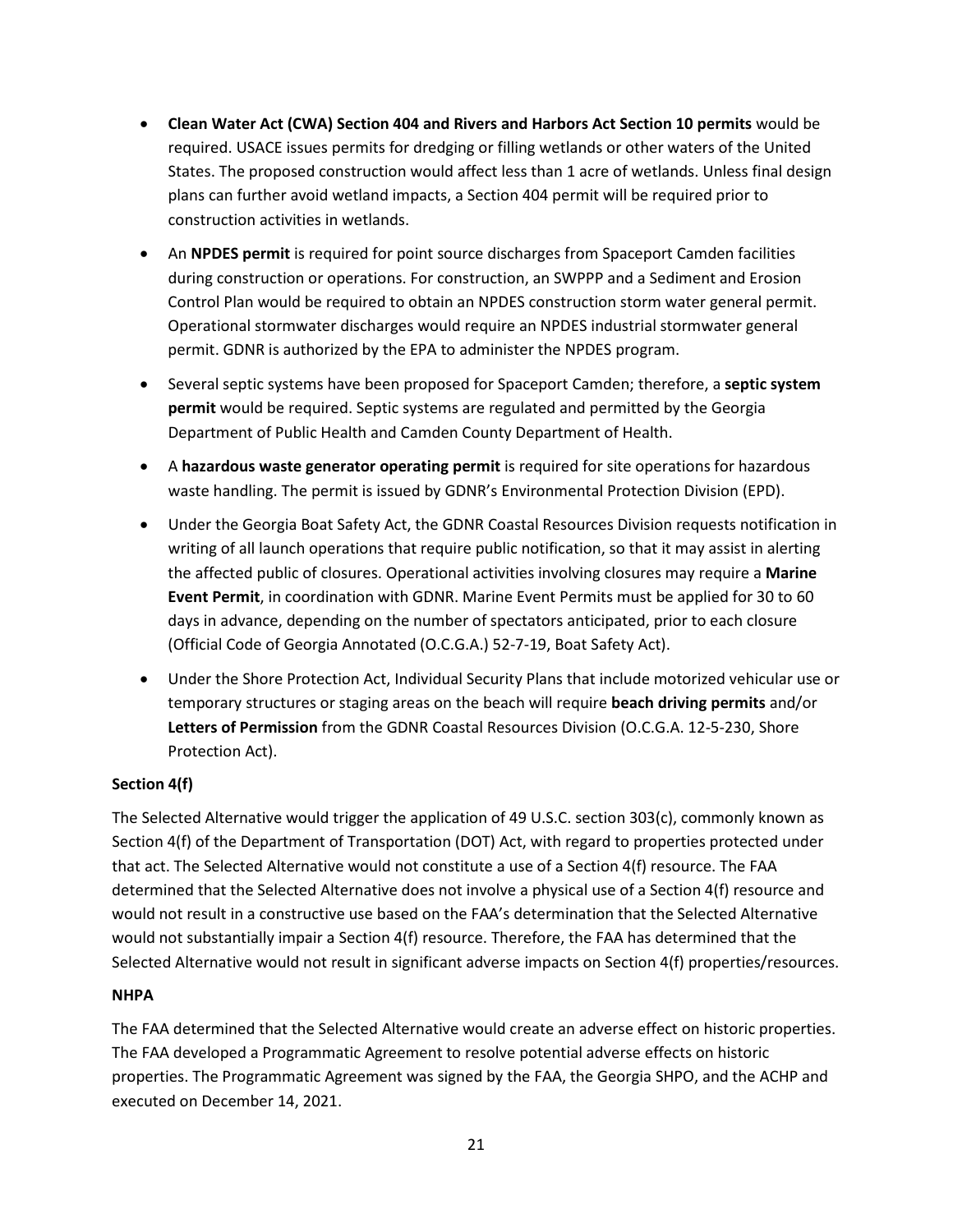### **Floodplains**

The FAA has concluded that the Selected Alternative would not involve a significant encroachment on a floodplain as defined in DOT Order 5650.2, which implements Executive Order 11988. These Orders establish a policy to avoid supporting construction within a 100-year floodplain, where practicable, and, where avoidance is not practicable, to ensure that the construction design minimizes potential harm to or within the floodplain. Consistent with this policy, implementation of the selected alternative could encroach, although the encroachment would not be significant. The FAA has considered whether there are practicable alternatives to this encroachment. Further, the selected alternative conforms to all applicable State and/or local floodplain protection standards (Executive Order 11988).

### **Wetlands**

Executive Order 11990 requires all Federal agencies to avoid providing assistance for new construction located in wetlands, unless there is no practicable alternative to such construction, and all practicable measures to minimize harm to wetlands are included in the action.

Section 4.14 of the FEIS documents that the Selected Alternative will directly affect 0.78 acre of jurisdictional wetlands. The FAA has concluded that no practicable alternative exists to development of the Selected Alternative because the other alternatives fail to meet the purpose and need.

### **Clean Air Act**

The Selected Alternative will conform with the Clean Air Act of 1970, as amended. Because the Selected Alternative would not cause pollutant concentrations to exceed one or more of the NAAQS, as established by the EPA under the Clean Air Act, for any of the time periods analyzed, nor would it increase the frequency or severity of any such existing violations, the FAA has determined that the Selected Alternative would not result in significant adverse air quality impacts.

### **Endangered Species Act**

The Selected Alternative includes all practicable measures to minimize harm to endangered species as much as such harm may result from implementation of the Selected Alternative (Endangered Species Act of 1974, U.S.C. § 1531, as amended).

To comply with Section 7 of the Endangered Species Act of 1974, as amended, agencies overseeing federally approved projects are required to obtain information from the USFWS and NMFS concerning any species, listed or proposed to be listed, as may be present in the area of concern. The FAA completed consultation with USFWS and NMFS in December 2020, in accordance with Section 7 of the ESA. The FAA determined the Selected Alternative would either have "no effect" or "may affect, but is not likely to adversely affect" ESA-listed species, depending on the particular species and scope of associated activity. Both USFWS and NMFS provided concurrence that the Selected Alternative is not likely to adversely affect federally listed species, provided that the conservation measures identified in the consultation are implemented.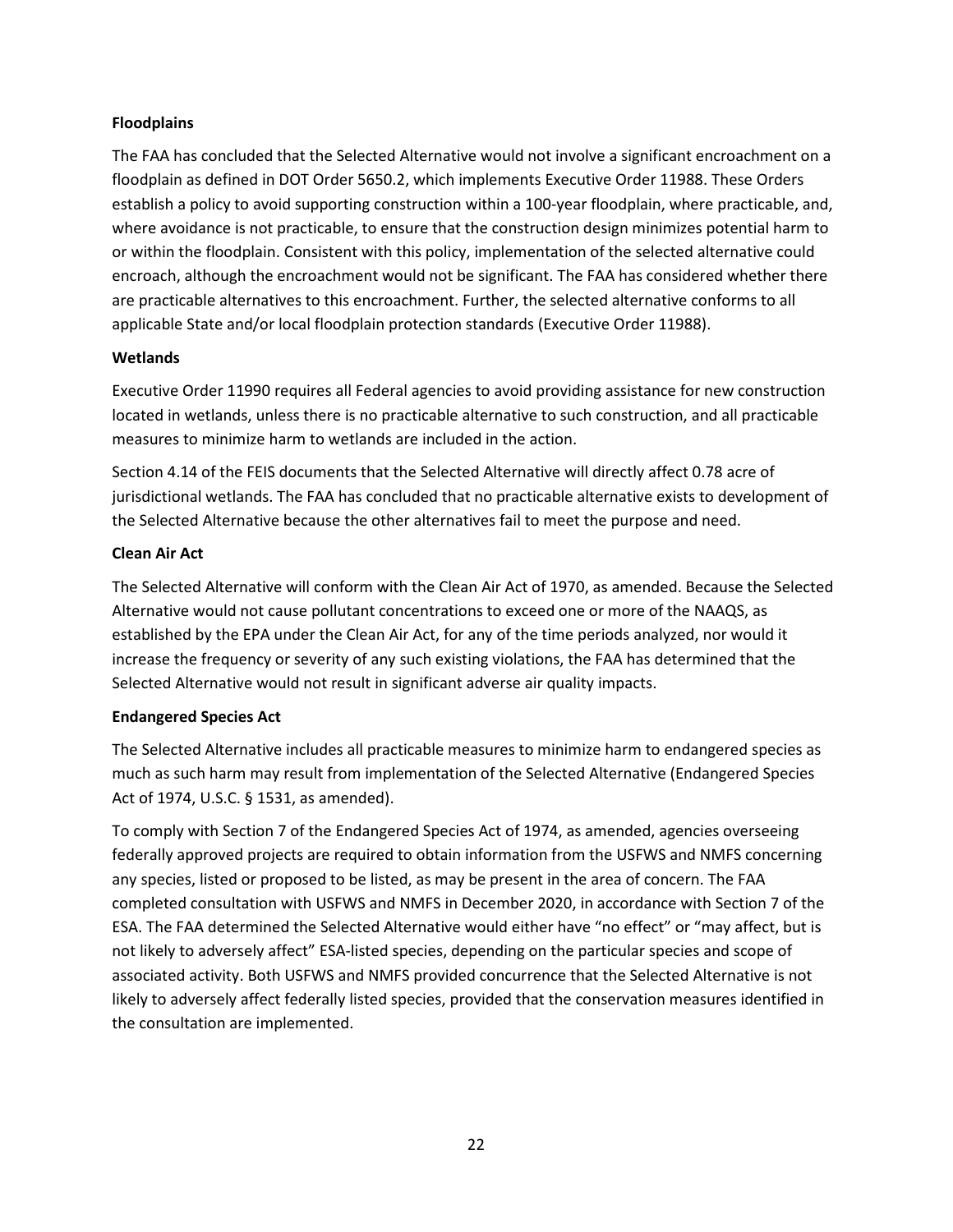#### **Coastal Zone Management Act**

The CZMA places obligations on both the FAA and Camden County to ensure actions proposed within or affecting the coastal zone are consistent with the enforceable policies of the state's approved coastal zone management program (CZMP). For FAA licensing approvals, if the proposed action is specifically listed within an existing CZMP, the FAA must ensure that the requirements of 15 CFR, Subpart D, Consistency for Activities Requiring a Federal License or Permit, are satisfied. For unlisted activities, like the Selected Alternative, compliance with this subpart is also required where the responsible state agency specifically indicates to the FAA that approval for a proposed project would affect coastal zone resources and that it intends to review the approval.

On December 30, 2020, Camden County submitted to GDNR an application for a Coastal Consistency Certification in accordance with the CZMA. The GDNR signed a Federal Consistency Certification Concurrence on July 8, 2021. The County declares that its proposal to construct and operate a launch site in Camden County, Georgia, complies with the policies of Georgia's approved Coastal Management Program (i.e., State laws) and will be conducted in a manner consistent with such program.

### **All Practicable Means to Avoid or Minimize Harm**

Implementation of the Selected Action will result in the use of resources and in unavoidable environmental impacts. Section 1505.2(c) of the CEQ Regulations requires the FAA to state whether all practicable means to avoid or minimize environmental harm from the alternative selected have been adopted, and, if not, why they were not. This section also requires that a monitoring and enforcement program be adopted and summarized where applicable for any mitigation. In this case, the FAA has established measures to avoid and mitigate the adverse effects of the County's construction and operation of the Selected Alternative. Mitigation measures were developed to meet applicable Federal and State requirements and to be consistent with applicable guidance and in consideration of State and local guidelines. Inclusion of these measures within this ROD obligates the County to implement them as a condition of the FAA's environmental determinations. The concerns and interests of the public and government agencies were also considered throughout the environmental review process. The mitigation program is described in detail in Chapter 6 of the FEIS and summarized below in this ROD. The FAA will monitor the implementation of these mitigation measures as necessary and in accordance with the requirements of Section 7-2.3 of FAA Order 1050.1F to assure they are carried out as committed to. The FAA finds that these measures constitute all reasonable steps to avoid or minimize environmental harm from the Selected Alternative.

#### **Independent Evaluation**

The FAA has given this proposal the independent and objective evaluation required by Section 1506.5 of the CEQ Regulations. As documented in the FEIS and this ROD, the FAA has engaged in a lengthy and extensive process related to the screening and selection of the viable alternatives that best fulfilled the identified purposes and needs for the proposed spaceport for a Launch Site Operator License. The process included the FAA selecting a consultant/contractor through a competitive process to assist in conducting the environmental process, which included identifying the purpose and need for the project; screening and selecting reasonable alternatives and, ultimately, the Selected Alternative; fully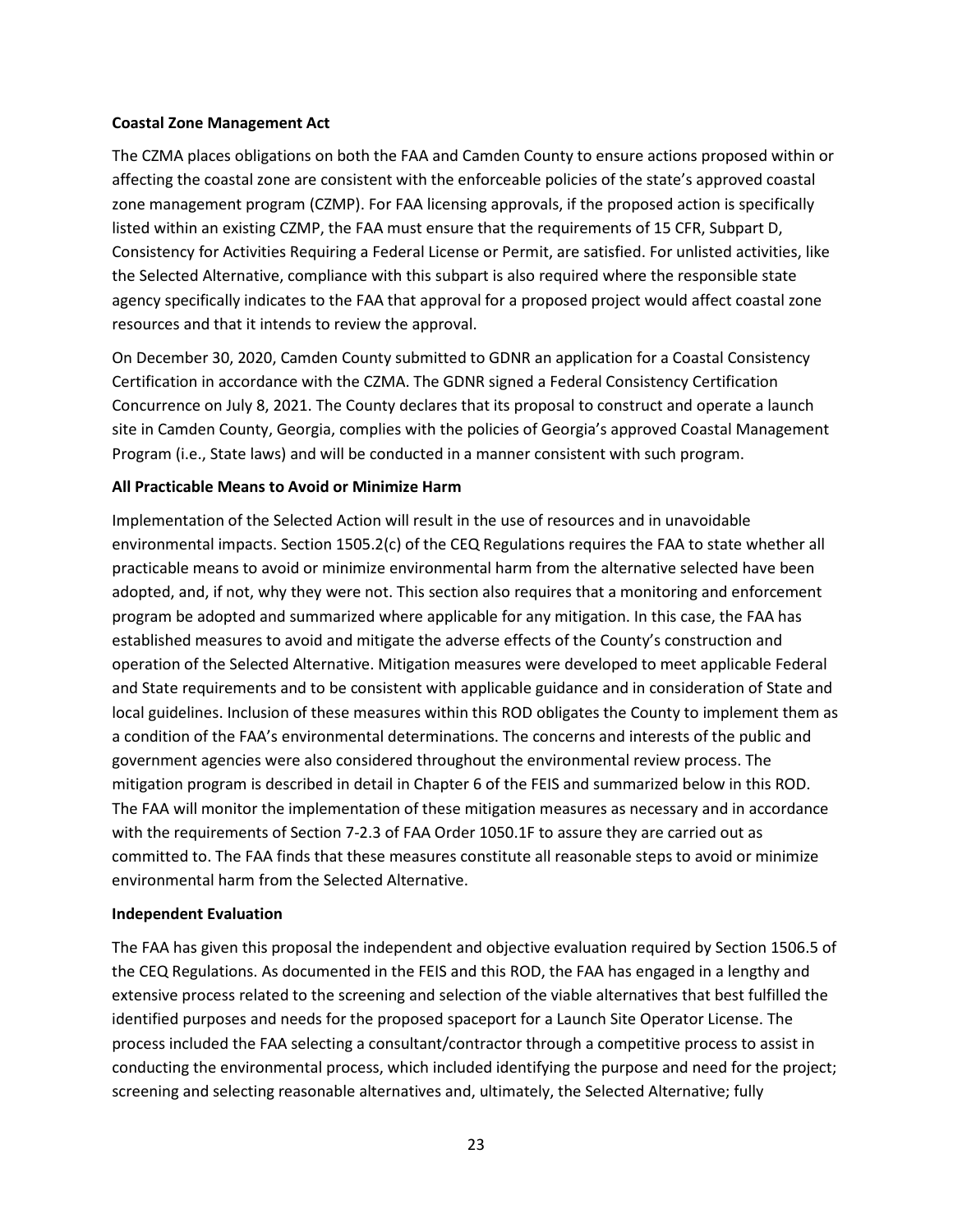discovering and disclosing potential environmental impacts; and selecting appropriate mitigation measures. The DEIS and FEIS documents disclose and analyze the environmental impacts of the Selected Alternative and the other reasonable alternatives. The FAA directed the technical analyses provided in the FEIS and provided input, advice, and expertise throughout the planning and technical analysis, along with an administrative and legal review of the project. From its inception, the FAA has taken a strong leadership role in the environmental evaluation of this project and maintained its independence and objectivity.

## **Mitigation and Monitoring Summary**

This section summarizes measures that the County will implement to avoid, minimize, or mitigate the potential environmental consequences of construction and operation of Spaceport Camden. This section reflects the FAA's consideration of all practicable means to minimize harm to those resources that would be subject to unavoidable impacts. Measures described in the following sections include stipulations required by ESA Section 7 and NHPA Section 106 agency consultation, management plans and procedures, best management practices (BMPs), and special conservation measures that will be implemented during construction and operation. Additional measures may be imposed by other State or local agencies as part of the County's permitting process.

Development of the specific plans and other BMPs during the construction phase will be the responsibility of the County, to be delegated to the contractor, as necessary, during construction of Spaceport Camden. The contractor will be required to apply current construction industry BMPs, in accordance with Federal requirements, and NPDES Construction Storm Water General Permit requirements. The County will oversee all contractor performance to ensure that the contractor complies with these requirements.

In accordance with 40 CFR section 1505.3, the FAA will take appropriate steps to ensure the mitigation measures required as a condition of the approval of the action described in the FEIS are implemented during project development. The County will monitor the implementation of these mitigation measures and develop reports of monitoring to ensure representations made in the FEIS with respect to mitigation are conducted. The monitoring reports will be provided to the FAA on an annual basis and inspected by the Launch Site Operator License inspector, as needed. Mitigation measures are stipulated in this Record of Decision, and compliance with these mitigation measures will be included as terms and conditions of a Launch Site Operator License, if issued to the County.

The following sections provide a description of measures to avoid, minimize, or mitigate environmental impacts.

## **Air Quality**

- Once the final construction plan is determined and facilities constructed, an emissions inventory will be prepared in order to accurately determine whether the facility will be required to obtain a Title V operating permit.
- Spaceport Camden will prepare and implement a Hazardous Materials Emergency Response Plan to ensure that adequate and appropriate guidance, policies, and protocols regarding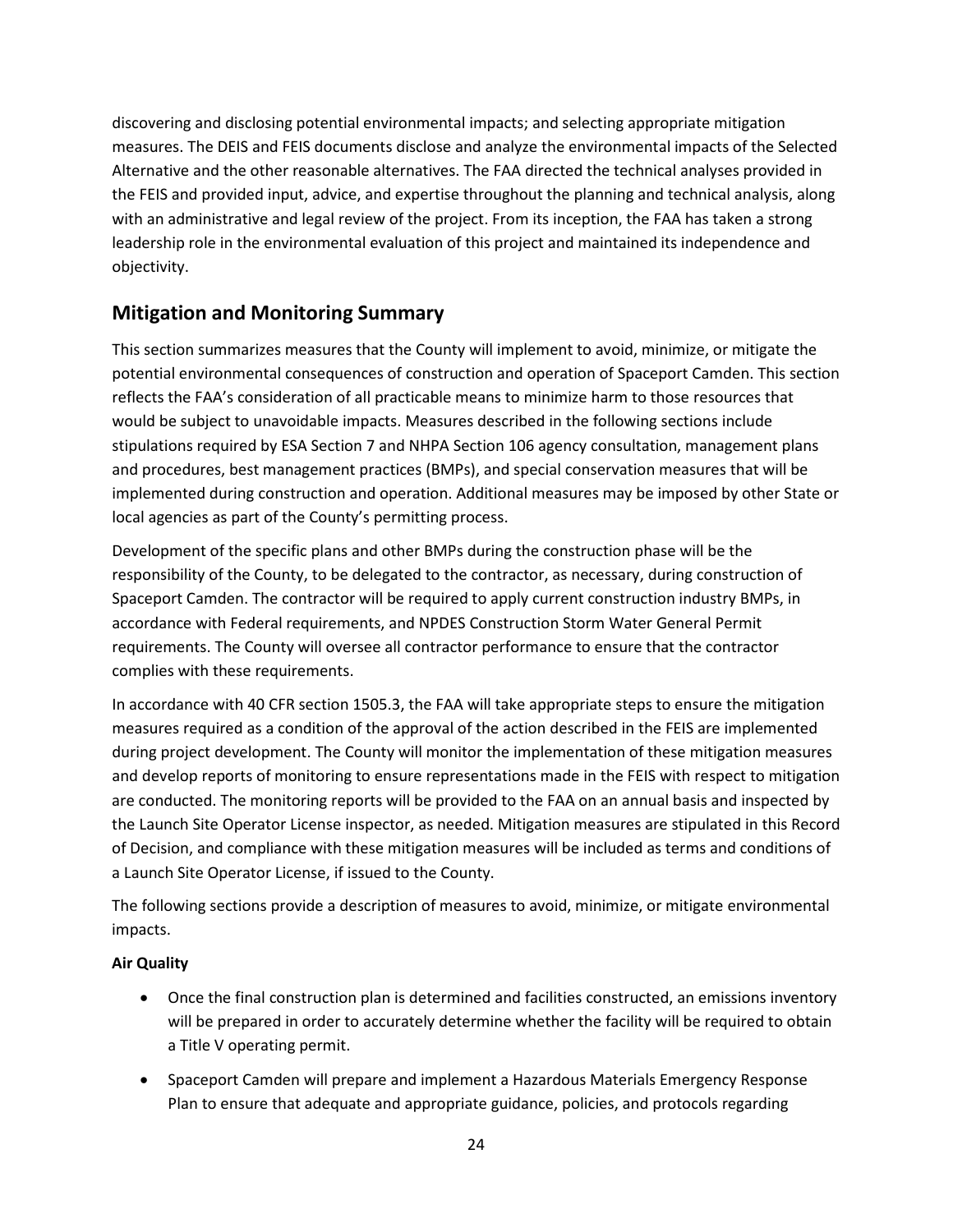hazardous material incidents and associated emergency response are available to and followed by all personnel.

Additional measures that can be implemented to further minimize impacts from activities associated with construction can be found in Section 6.1 of the FEIS.

## **Biological Resources (including Fish, Wildlife, and Plants)**

Spaceport Camden will designate an employee or contractor as the Natural Resources Specialist, who will be responsible for overseeing compliance with these conservation measures. The Natural Resources Specialist will be a biologist or have similar ecology or natural resources training. The FAA will require compliance with these conservation measures as part of maintaining an active Launch Site Operator License.

## Construction

- Conduct preconstruction sensitive species and associated habitat surveys; the survey protocol will be reviewed and approved by the USFWS.
- Develop a Protected Species and Habitat Management Plan to address sensitive species protection and habitat management at the spaceport at least 6 months prior to starting construction. This plan will include measures to protect wildlife from the impacts of artificial lighting at night.
- Develop a Wildlife Lighting Management Plan in coordination with the USFWS and GDNR:
	- o Minimize to the extent possible visibility of facility glow, sky glow, or direct light to wildlife.
	- o Provide clear guidance to project and/or facility managers.
	- o Consult with the International Dark-Sky Association (IDA) or another similar professional organization when developing the lighting design and management plan for Spaceport Camden.
	- $\circ$  Specifically, for the protection of sea turtles, the lighting plan will use fixtures and practices similar to those prescribed in the Jekyll Island Authority Code of Ordinances, Chapter 10, 28 Article IV (Beach Lighting), Sections 10-81 and 10-83, specifically relating to sea turtle-safe lighting and protocols during nesting seasons.
- Develop a Wildland Fire Management and Burn Plan in coordination with the USFWS and GDNR at least 6 months prior to Spaceport Camden development.
- Follow National Bald Eagle Management Guidelines<sup>[3](#page-24-0)</sup>
	- $\circ$  A bald eagle nesting survey will be required prior to construction; if an active nest (i.e., nest with eggs or chicks) occurs within the construction ROI, then the nest will be protected until the chicks have fledged.

<span id="page-24-0"></span> $3$  USFWS (May 2007). National Bald Eagle Management Guidelines. Retrieved from National Bald Eagle Management Guidelines: [https://www.fws.gov/southdakotafieldoffice/NationalBaldEagleManagementGuidelines.pdf.](https://www.fws.gov/southdakotafieldoffice/NationalBaldEagleManagementGuidelines.pdf)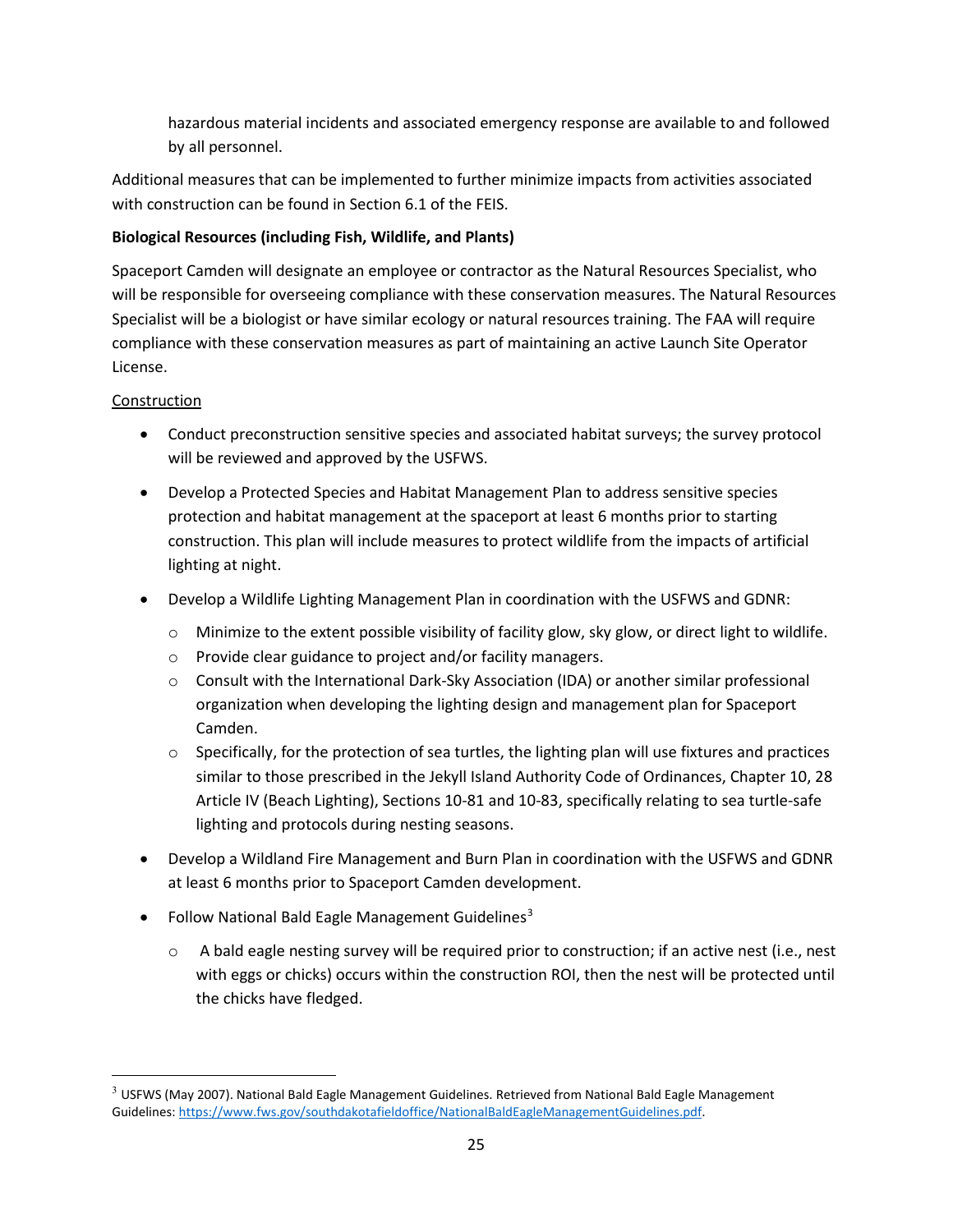- $\circ$  State and Federal permits for eagle take (i.e., disturbance) are required in order to avoid liability under the Bald and Golden Eagle Protection Act; the County is responsible for determining if a Bald and Golden Eagle Protection Act permit is necessary.
	- **Construction will follow the guidelines for the Georgia Power Avian Protection Plan** developed in coordination with the Avian Power Line Interaction Committee (APLIC) and the USFWS (2005) to minimize impacts from power lines, unless structural or human safety would be compromised.
	- **The perimeter of all areas to be disturbed during construction or maintenance activities** will be clearly demarcated using flagging or temporary construction fence (i.e., silt fence), and no disturbance outside that perimeter will be authorized, particularly in tidal flats. All access routes into and out of the proposed disturbance area will be flagged, and no construction travel outside those boundaries will be authorized. When available, areas already disturbed by past activities or those that will be used later in the construction period will be used for staging, parking, and equipment storage.
	- **The County will maintain clear shoulders on road edges to allow drivers to see wildlife** along the road edge more easily and reduce incidents of vehicle/wildlife collisions.
- The following measures are part of the Selected Alternative to avoid and minimize the potential for water quality impacts on ESA-listed species and designated critical habitat from construction (e.g., soil erosion, runoff, sedimentation):
	- $\circ$  Camden County does not expect interactions with ESA-listed species and designated critical habitat under NMFS jurisdiction to happen during construction of Spaceport Camden. However, due to proximity, all personnel associated with any aspect of Spaceport Camden construction will be instructed on the presence of ESA-listed species and designated critical habitat prior to the beginning of any aspect of construction.
		- All personnel will be advised that there are civil and criminal penalties for harming, harassing, or killing ESA-listed species.
	- o As part of the NPDES permit program, an SWPPP will be developed and implemented to include techniques that diffuse and slow the velocity of storm water (e.g., silt fencing) during construction.
	- o No excavated or fill material will be placed in delineated CWA Section 404 waters of the United States without an authorized permit from USACE.
	- $\circ$  Concrete mixing and placement activities will be conducted to ensure that discharge water associated with these activities will not reach surrounding water bodies or pools unless specifically authorized in a CWA discharge permit.
	- $\circ$  To the maximum extent practicable and where feasible, a vegetated upland buffer of up to 75 feet between developed areas and wetlands will be developed and maintained, and a minimum vegetated buffer of at least 25 feet along all creeks and tidal marshes will be maintained.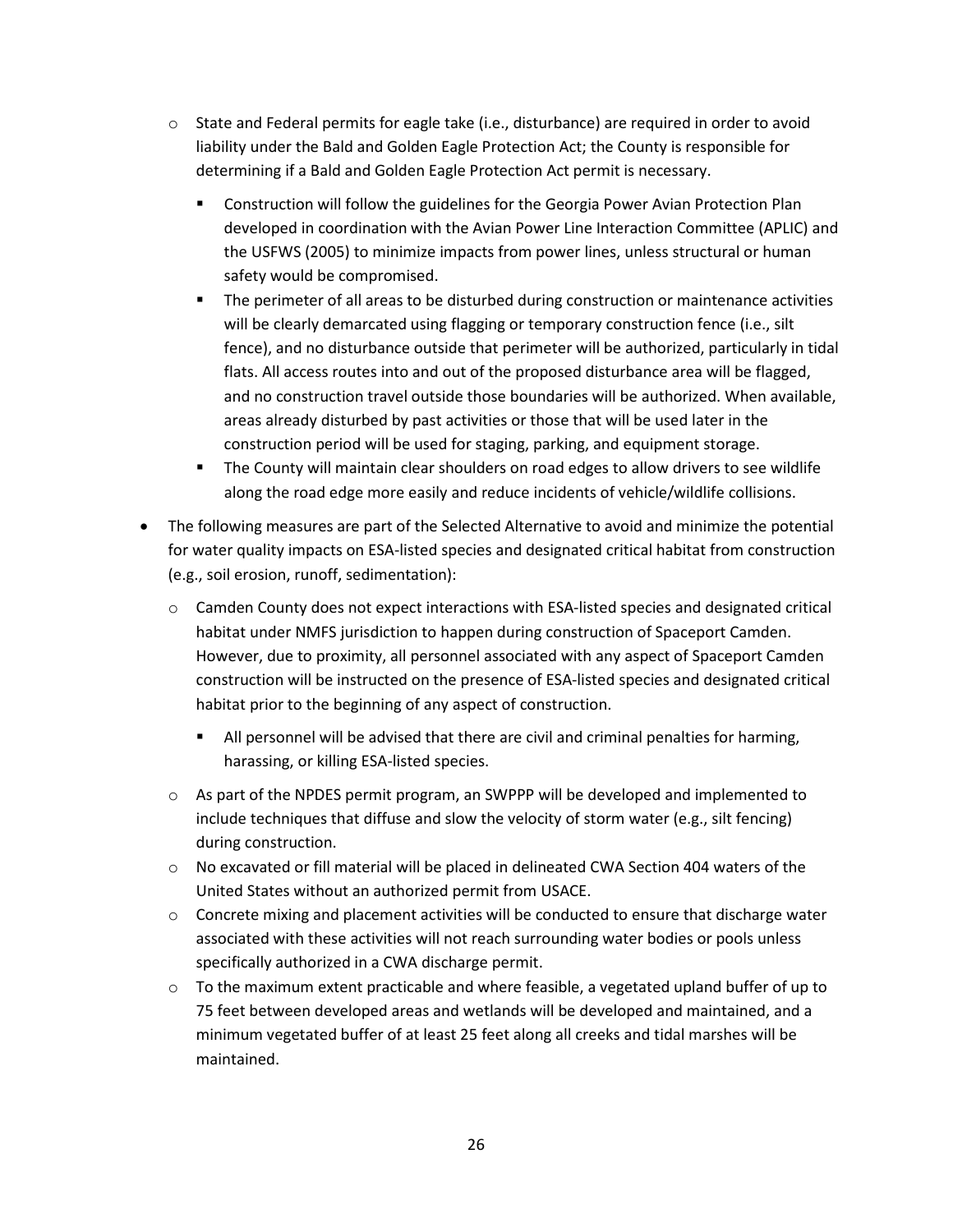#### **Operations**

- Integrate the Wildlife Lighting Management module into the comprehensive site visual resource management plan as part of standard operational activities.
- Establish a prescribed fire program in the Wildland Fire Management and Burn Plan that details the frequency, timing, and location of prescribed burns to reduce potential wildfires.
- Develop the proposed USCG LAA in consultation with the FAA, USFWS, GDNR, and NPS to ensure that the Cumberland Island National Seashore and the Satilla River, St. Andrews Sound, and Cumberland River areas are properly secured, with minimal impact to USFWS, GDNR, and NPS activities and operations related to habitat and wildlife management.
- Prior to static fire tests and launches, warning sirens may be employed to deter birds and minimize the probability of bird strikes. The launch team will also look for birds on the radar prior to lift-off, assuming primary radar is in use.
- Beach driving for security sweeps requires a state authorization under O.C.G.A. 12-5-230 *et seq*., Shore Protection Act, prior to commencing. The rules and other BMPs associated with these authorizations include, but are not limited, to:
	- $\circ$  Law enforcement personnel should minimize their beach driving at night (a half hour after sunset to a half hour before sunrise) between May 1 and October 31.
	- $\circ$  Drive only on the wet sand beach, except when necessary, to drive around a slough or other impassable area on the beach.
	- $\circ$  Access the wet sand beach only from specifically designated points (two points are designated on Little Cumberland Island and eight on Cumberland Island).
	- o Limit the maximum speed to 25 mph from August 1 through March 31 and to 20 mph from April 1 through July 31, except in case of emergency.
- The following measures are part of the Selected Alternative to avoid and minimize the potential for operations to effect ESA-listed species and designated critical habitat:
	- o All personnel associated with Spaceport Camden launch operations will be instructed about the presence of species and designated critical habitat protected under the ESA and species protected under the Marine Mammal Protection Act (MMPA) prior to conducting any launch or patrol operation.
		- **All personnel will be advised that there are civil and criminal penalties for harming,** harassing, or killing ESA-listed species or marine mammals.
		- **All marine mammals are protected under the MMPA.**
	- $\circ$  A dedicated observer, other than the captain, will be responsible for monitoring and reporting ESA-listed species sightings and interactions during all overwater activities associated with launch or patrol operations.
		- During all overwater operations, the dedicated observer will maintain watch for protected species and keep a logbook noting the date, time, location, species, number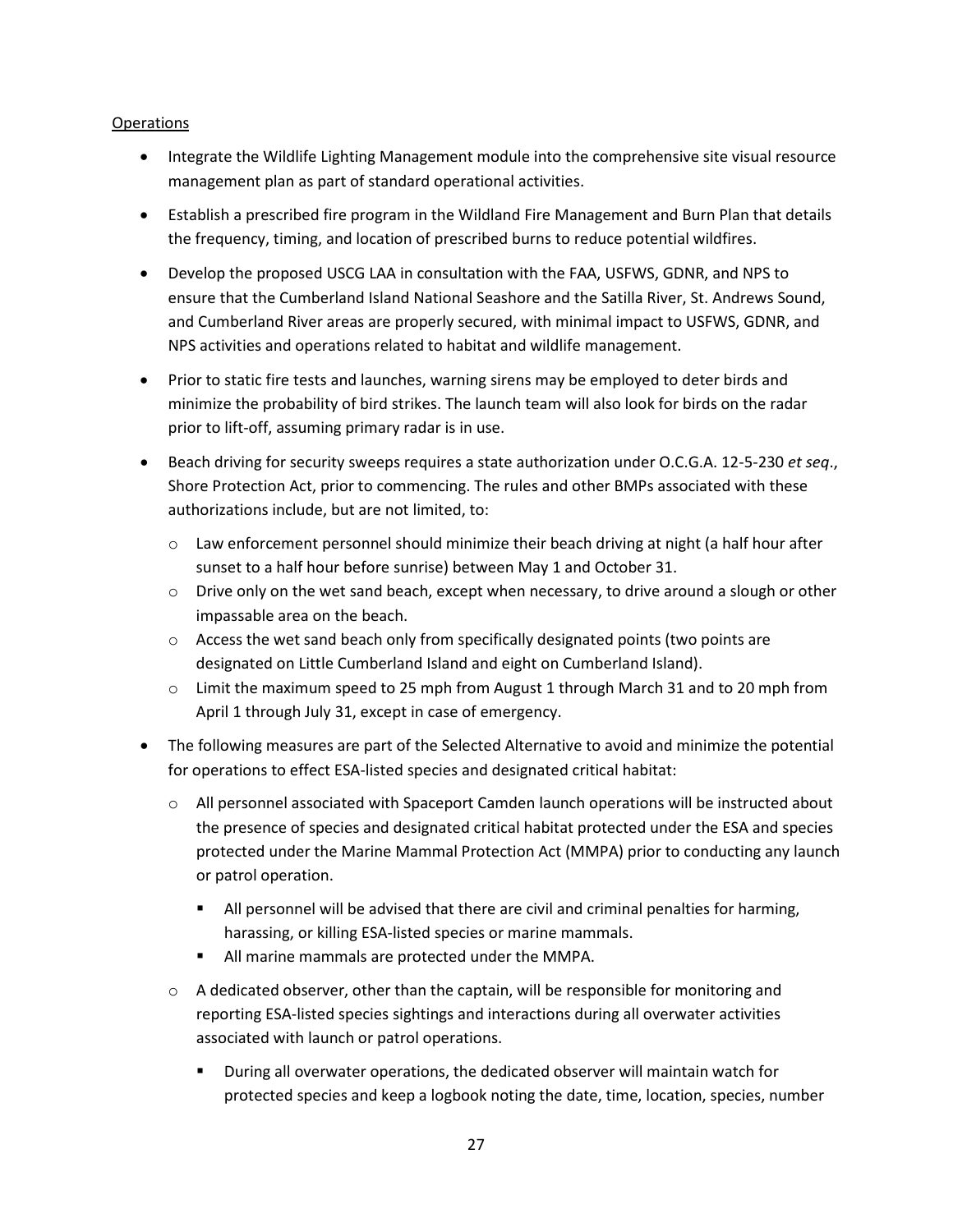of animals, distance and bearing from the vessel, direction of travel, and other relevant information, for all sightings. Logbooks will be provided to NMFS Protected Resources Division (PRD) by email t[o takereport.nmfsser@noaa.gov](mailto:takereport.nmfsser@noaa.gov) on completion of every launch operation.

- In the event of an overwater launch failure, the dedicated observer will survey the impact area for evidence of ESA-listed species killed or injured. The observer will note the date, time, location, species, number of animals, and other relevant information for all mortalities or injuries and report those immediately to NMFS PRD at (1-727-824- 5312) or by email t[o takereport.nmfsser@noaa.gov.](mailto:takereport.nmfsser@noaa.gov)
- **Any collision(s) with and/or injury to any ESA-listed species, will be reported** immediately to NMFS PRD at (1-727-824-5312) or by email to [takereport.nmfsser@noaa.gov.](mailto:takereport.nmfsser@noaa.gov)
- Any stranded, injured, or dead marine mammals will be reported to 1-877-WHALE HELP (1-877-942-5343).
- Any injured, dead, or entangled North Atlantic right whales (NARW) will be reported to the USCG via VHF Channel 16.
- $\circ$  All vessels underway and traveling within or between operations will follow speed and distance requirements, defined below, while ensuring vessel safety:
	- If an ESA-listed species is spotted within the vessel's path, initiate evasive maneuvers to avoid collision.
	- If dolphins are bow-riding, maintain course when safely possible, avoiding abrupt speed or direction changes.
	- If a whale (other than a NARW) is spotted, maintain a distance of at least 300 feet (i.e., 100 yards).
	- **If a NARW is spotted, slow to 10 knots, and maintain a distance of at least 1,500 feet** (i.e., 500 yards) in accordance with the North Atlantic Right Whale Protection Rule (62 FR 6729), and report the observation to 1-877-WHALE-HELP.
- $\circ$  All vessels involved with the Selected Alternative between November 1 and April 30, regardless of time of day, will follow speed restrictions designed to protect NARW and travel no greater than 10 knots within the Southeast U.S. Seasonal Management Area (as required by 50 CFR 22[4](#page-27-0).103 (c)).<sup>4</sup>
- $\circ$  Captains will check various communication media for general information regarding avoiding ship strikes and specific information regarding NARW sightings in the area. These include NOAA weather radio, USGC NAVTEX broadcasts, and Notice to Mariners (NOTMARs).
- o To minimize conflicts with NARW aerial surveys:
	- Maximum airspace closure will not exceed 3 hours.
	- Airspace closures will be limited to a total of 10 hours/month between the hours of 9 a.m. and 4 p.m. (i.e., when aerial surveys typically fly).

<span id="page-27-0"></span> <sup>4</sup> https://www.fisheries.noaa.gov/national/endangered-species-conservation/reducing-vessel-strikes-north-atlantic-rightwhales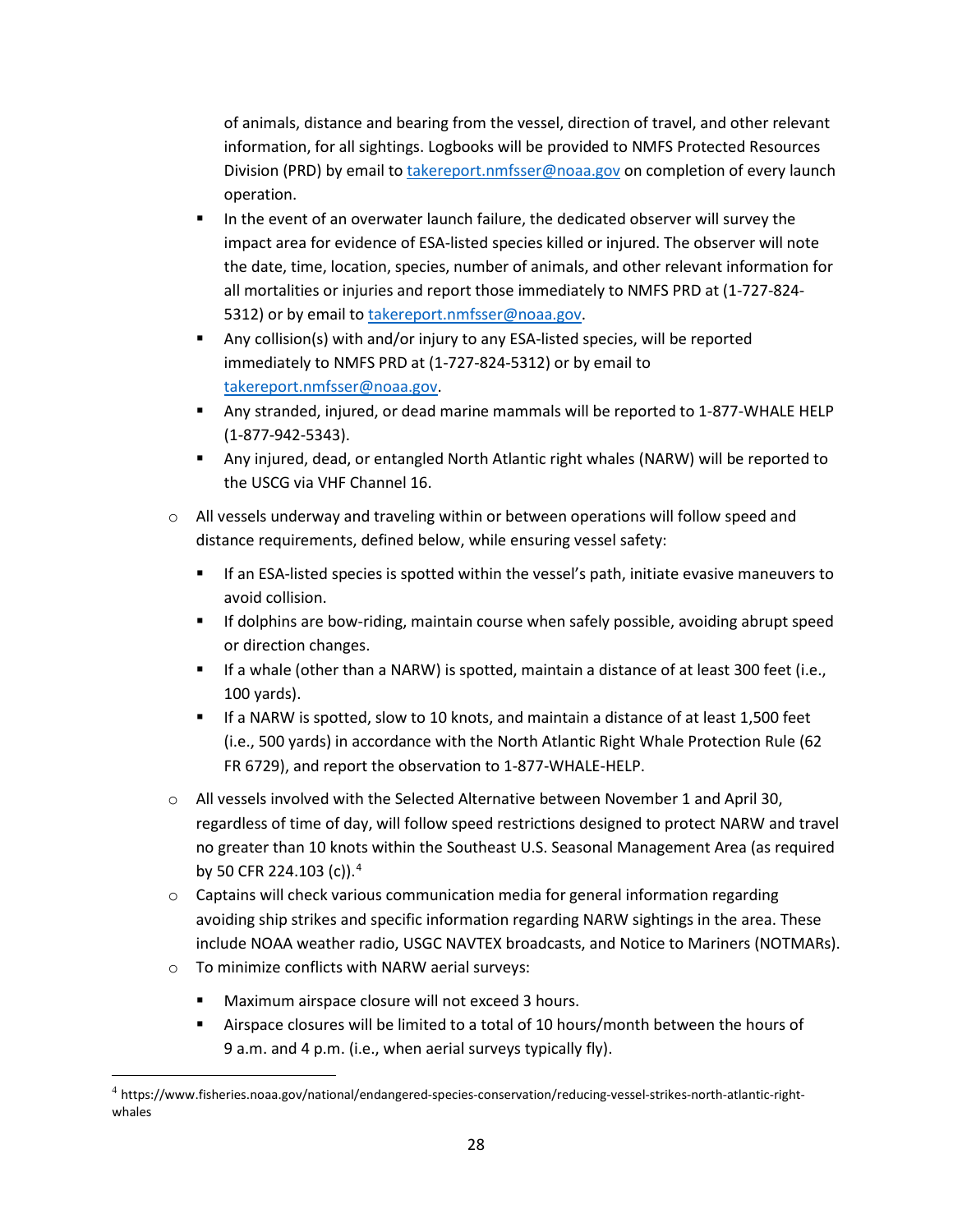- Launch operators will work with early-warning system air survey contractors on days where launches and NARW aerial surveys may overlap.
- o When NARW are suspected to be in or adjacent to the launch trajectory, a NMFS Protected Species Observer will ride aboard the "sweeping" plane(s) or vessel(s) or sit next to the unmanned aerial vehicle (UAV) operator when monitoring the closed/restricted area.
- $\circ$  Spaceport Camden operations will not prevent emergency responses to dead, entangled, or injured NARW.
	- FAA inspectors and Spaceport Camden operators will be added to an email distribution list that will provide information on when and where emergency response operations are planned or initiated. FAA inspectors and Spaceport Camden operators will email [nmfs.ser.rw.subscribe@noaa.gov](mailto:nmfs.ser.rw.subscribe@noaa.gov) with a request to be added to the email distribution list. The email distribution list and information relayed therein will not be shared with anyone outside of Spaceport Camden for emergency planning purposes and the safety of all personnel involved.

### **Climate**

Although the FAA is not requiring specific mitigation measures to reduce climate-related impacts, the FAA encourages the project sponsor to adopt some, if not all, of the mitigation measures to minimize GHG emissions outlined in Section 6.3 of the FEIS. If a vehicle operator applies for a Vehicle Operator License to launch from Spaceport Camden, the FAA will complete additional analysis for climate-related impacts and determine if launch-specific mitigation measures are appropriate.

### **Coastal Resources**

GDNR identified a number of Mitigation Measures to be enforced by the FAA as Terms and Conditions or by reference to the Launch Site Operator License. Camden County is required to comply with these mitigation measures and submit the information outlined below to GDNR. The information below is from the GDNR letter dated July 8, 2021.

- 1. A minimum of 90 days prior to facility construction the following plans must be submitted to DNR and obtain Federal consistency concurrence prior to FAA approval:
	- a. Mitigation Plan;
	- b. Protected Species and Habitat Management Plan;
	- c. Lighting Management Plan;
	- d. Wild land Fire Management and Burn Plan; and
	- e. Site Revegetation and Landscaping Plan.
- 2. A minimum of 30 days prior to facility operation the following plans must be submitted to DNR and obtain Federal consistency concurrence prior to FAA approval:
	- a. Storm Water Pollution Prevention Plan;
	- b. Spill Prevention, Control and Countermeasure Plan; and
	- c. Hazardous Waste Management Plan.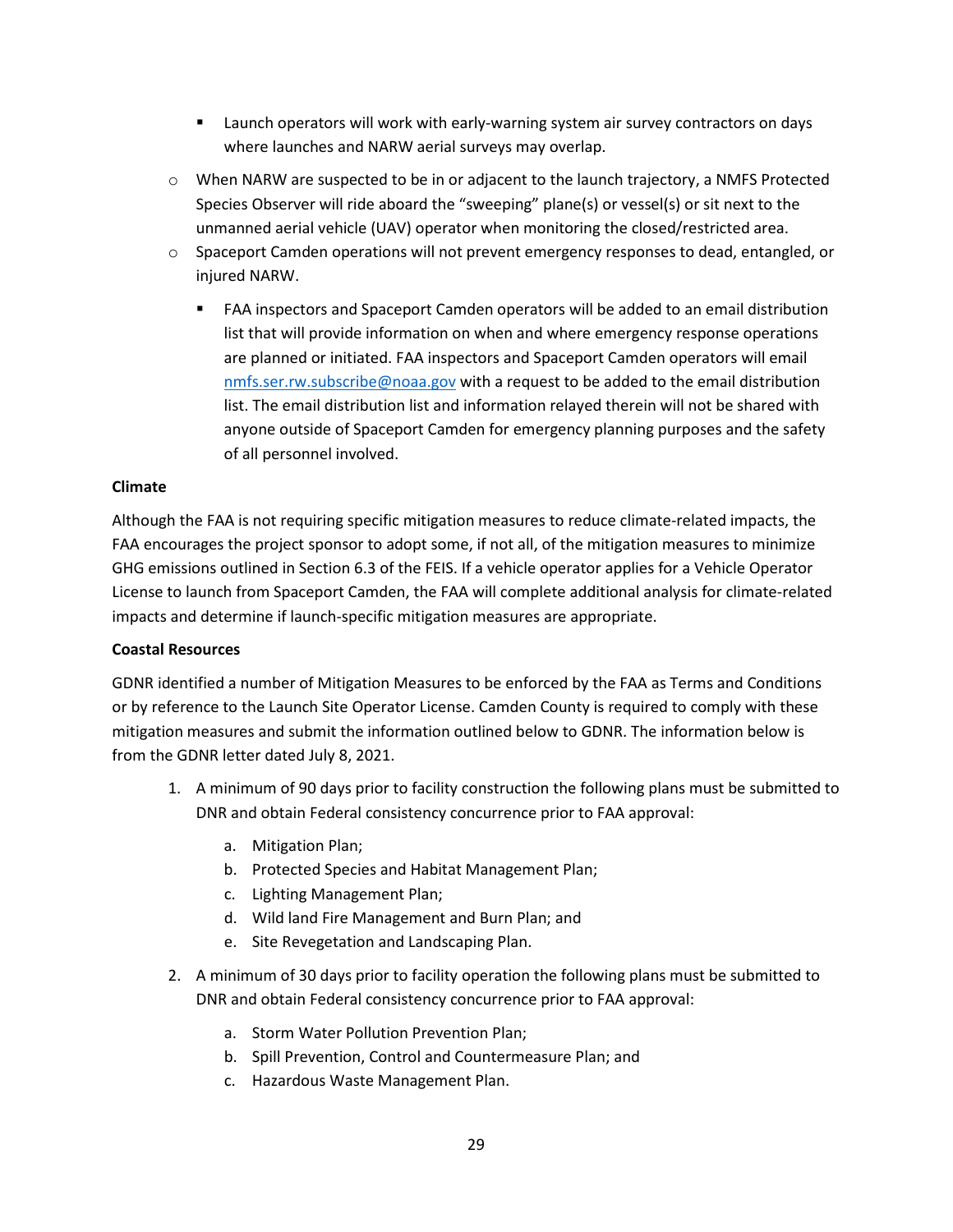- 3. Launch Site Operator License limits closure of public waters during launches to a maximum of 114 hours annually;
- 4. All future Vehicle Operator License Comprehensive Launch Plans using Spaceport Camden must avoid launch operations requiring closures of major public waterways on weekends, holidays, and during organized fishing tournaments identified by DNR to the greatest extent practicable;
- 5. All future Vehicle Operator License Comprehensive Launch Plans using Spaceport Camden must post notice of limited public access dates and times at public access points within 10 miles of the USCG Limited Access Area waterway closures 30 days in advance;
- 6. Georgia Historic Preservation Division approves the terms and conditions of the Programmatic Agreement to be executed between the FAA and Camden County for cultural and historic resource protection;
- 7. All future Vehicle Operator License Comprehensive Launch Plans using Spaceport Camden must incorporate debris and contaminant removal protocols;
- 8. Camden County and future launch vehicle operators must incorporate insurance protocols;
- 9. All future Vehicle Operator License Comprehensive Launch Plans using Spaceport Camden must incorporate beach driving protocols;
- 10. Turtle-friendly lighting requirements must be incorporated into
	- a. Launch Site Operator License Protected Species and Habitat Management Plan;
	- b. Launch Site Operator License lighting Management Plan; and
	- c. All future Vehicle Operator License Comprehensive Launch Plans using Spaceport Camden.
- 11. Launch Site Operator License Stormwater Pollution Prevention Plan must incorporate Coastal Stormwater Supplement designs;
- 12. Launch Site Operator License Wildland Fire Management and Burn Plan must incorporate Ceylon WMA prescribed burn protocols;
- 13. Launch Site Operator License Protected Species and Habitat Management Plan must incorporate bird monitoring protocols; and
- 14. Camden County will submit any modification and/or renewal requests of the Launch Site Operator License to DNR and obtain Federal consistency concurrence prior to FAA approval.

## Department of Transportation Act, Section 4(f)

• No specific mitigation measures for Section 4(f) resources other than those identified for other resources throughout the FEIS chapter have been identified at this time. If a vehicle operator applies for a Vehicle Operator License to launch from Spaceport Camden, then the FAA will complete a Section 4(f) evaluation and determine if launch-specific mitigation measures are appropriate.

## **Farmlands**

• Ensure that adjacent farmland property owners and aquaculture lease holders are included on the "authorized persons" list (see FEIS Section 1.4.2, *Other Licenses, Permits, and Approvals*), to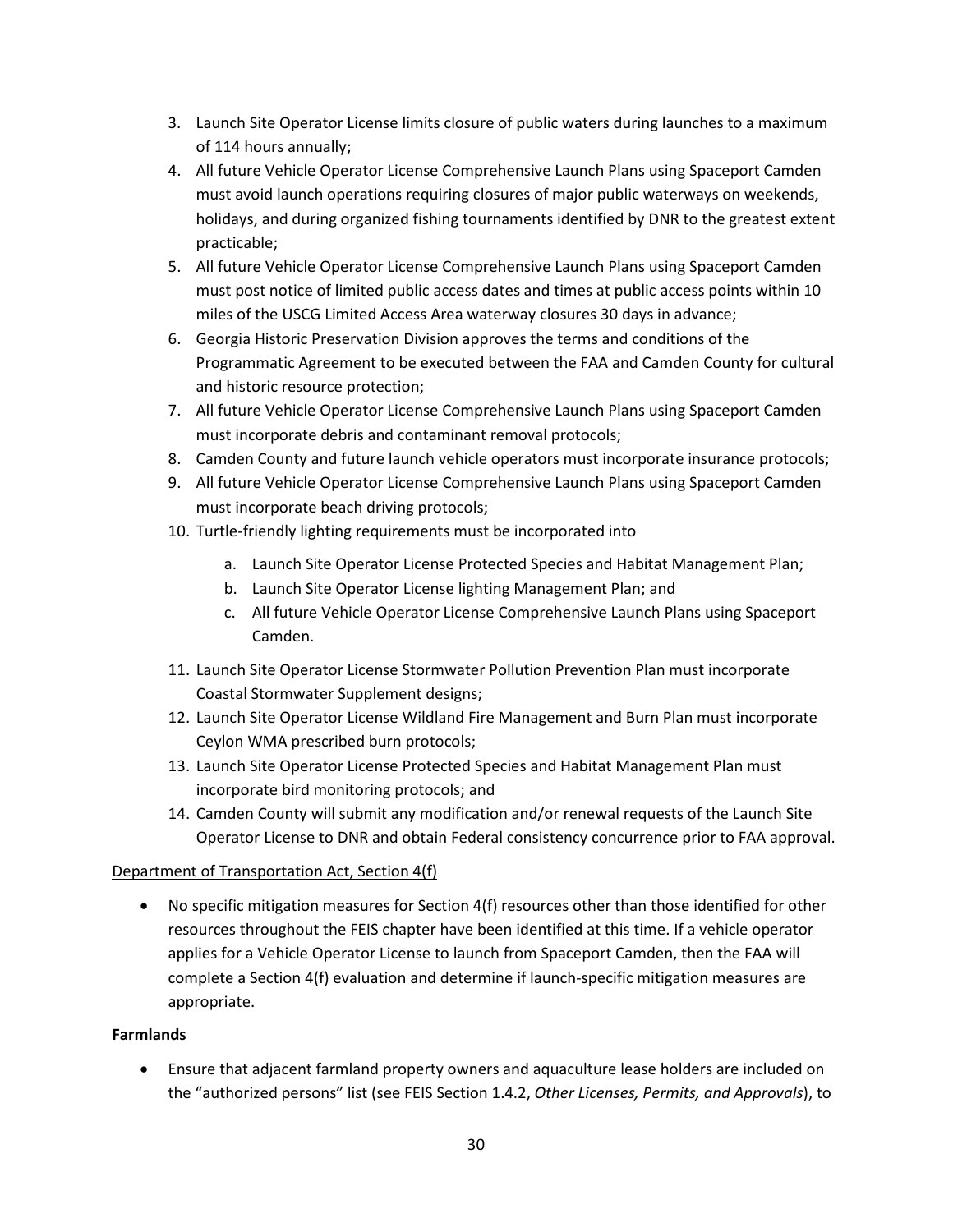allow their business operations to continue without interruption. This will need to be revisited during the Vehicle Operator License process.

• Follow mitigation measures identified for the other resources to ensure that impacts on aquaculture resources and harvesting activities are minimized.

### **Hazardous Materials, Solid Waste, and Pollution Prevention**

- Containment areas surrounding the fuel storage tanks and any fueling facilities must be designed to ensure adequate containment or catchment of fuel so that tidal resources will not be affected by a fuel spill (O.C.G.A. 12-8-60, Hazardous Waste Management Act).
- Spaceport Camden will prepare and implement a Hazardous Materials Emergency Response Plan to ensure that adequate and appropriate guidance, policies, and protocols regarding hazardous material incidents and associated emergency response are available to and followed by all personnel.

## **Historical, Architectural, Archeological, and Cultural Resources**

Resolution of adverse effects on historic properties requires the avoidance, minimization, or mitigation of the adverse effects (36 CFR § 800.6(b)). Where avoidance is not feasible, mitigation measures are formalized in a Section 106 Programmatic Agreement document between the FAA, the Georgia SHPO, and the ACHP. For historic properties, mitigations of adverse effects may take place at the location of the adverse effect, or at another location if all signatories to the Section 106 Programmatic Agreement document concur. The FAA has determined that the following mitigation measures are appropriate:

- If any of the archaeological sites located within the survey area with undetermined NRHP eligibility cannot be avoided, then the FAA and the County, in consultation with the signatories of the Programmatic Agreement, will conduct Phase II testing to determine if the site(s) are NRHP-eligible.
- If any of the site(s) are determined NRHP-eligible after the Phase II testing, then the FAA and the County, in consultation with the signatories of the Programmatic Agreement and Consulting Parties, will develop a mitigation plan to resolve adverse effects.
- The FAA and the County will monitor the specific Spaceport Camden effects on historic properties in the APE through the completion of a Cultural Resources Management and Monitoring Plan, in consultation with the signatories of the Programmatic Agreement and Consulting Parties, which will include, but is not limited to, the establishment of management boundaries of the project area, specifications of historic properties management procedures and best practices, procedures for inadvertent discoveries, and a monitoring program.
- The FAA and the County will consult with the Programmatic Agreement signatories, Invited signatories, Tribes, and Consulting Parties to seek ways to avoid or minimize adverse effects through possible measures, including, but not limited, to the following: repair, new protocols or changes to protocols, protection of historic properties during construction, additional monitoring.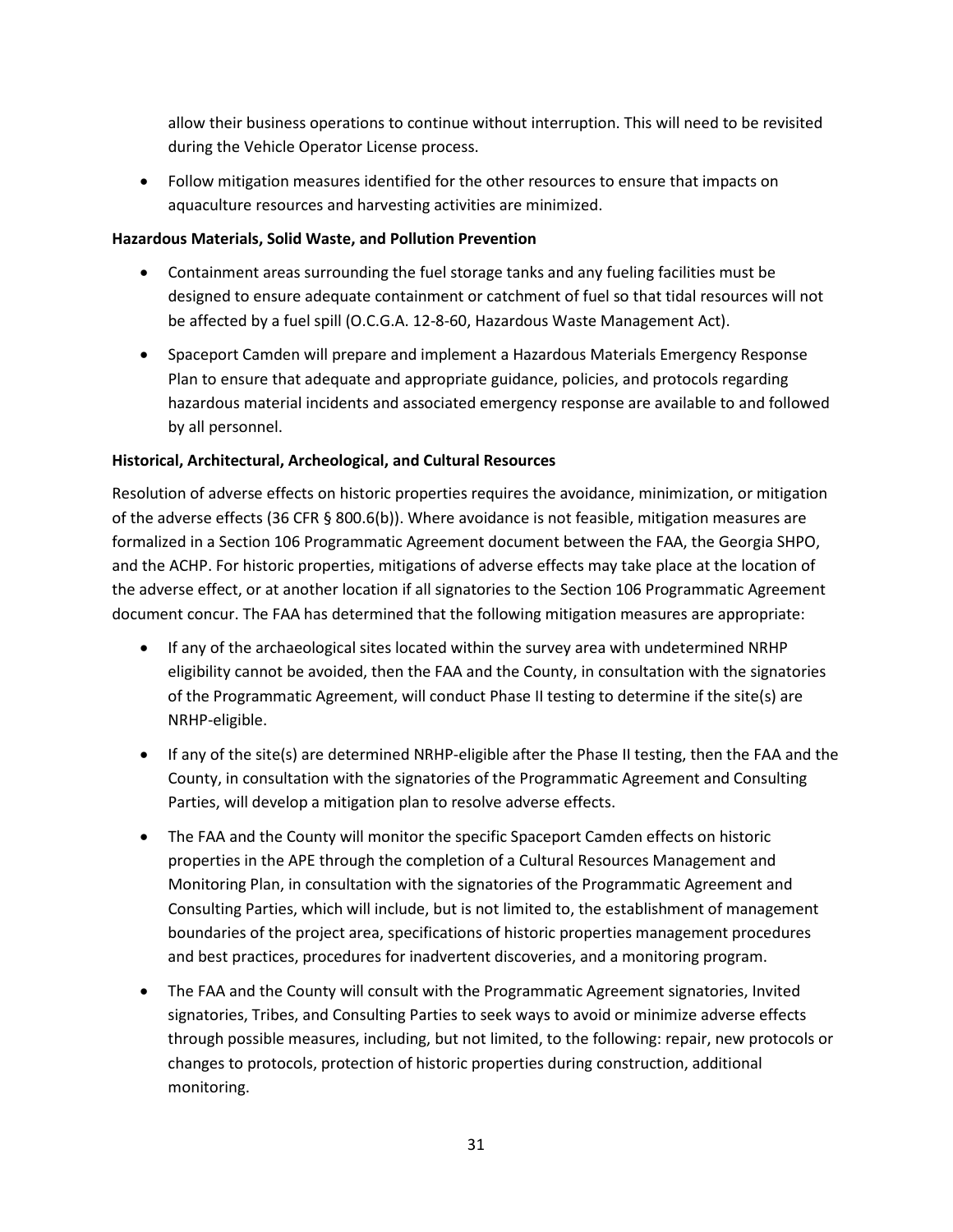- If an adverse effect cannot be avoided, the FAA will consult and execute one or more Memoranda of Agreement (MOA(s)) with the Programmatic Agreement signatories, Invited Signatories, and Consulting Parties to document all resolution measures including avoidance, minimization, and mitigation measures.
- The FAA will ensure that the operations of the Selected Alternative are carried out in accordance with the agreed to measures resolving adverse effects and in accordance with the executed MOA(s).
- The FAA and the County will develop an Unanticipated Discoveries Plan, in consultation with Signatories, Invited Signatories, Tribes, and Consulting Parties, that will specify the procedures to be followed in the event that previously unidentified properties are discovered or unanticipated effects on historic properties identified during implementation of the Selected Alternative.
- If a vehicle operator applies for a Vehicle Operator License to launch from Spaceport Camden, then the FAA will complete Section 106 analysis and consultation to determine if mitigation measures are appropriate for the proposed launch operations.

### **Land Use**

Although there are no specific mitigation measures associated with land use, other mitigation measures identified under the resource sections within this ROD could apply to closures, land use, and recreation.

### **Natural Resources and Energy Supply**

The FEIS does not include any required mitigation measures to reduce Natural Resources and Energy Supply-related impacts. For a listing of considered mitigations, refer to Section 6.10 of the FEIS.

### **Noise and Compatible Land Use**

Conducting one launch per year or less during late-night hours (10:00 p.m. to 7:00 a.m.), as described in Section 2.1.2 of the FEIS, would minimize annoyance impacts. Monitoring noise levels using sound level meters during launch and static fire events would allow reconfirmation of predicted noise levels.

## **Socioeconomics, Environmental Justice, and Children's Environmental Health and Safety Risks**

The FEIS does not include any required mitigation measures to minimize impacts on Socioeconomics, Environmental Justice, and Children's Environmental Health and Safety Risks. For a listing of recommended mitigations, refer to Section 6.12 of the FEIS.

## **Visual Effects (including Light Emissions)**

Camden County will incorporate measures to reduce visual impacts from the construction and operations of Spaceport Camden. These measures will address potential negative effects on adjacent land uses, wilderness areas, wildlife, vegetation, and historic sites from changes in visual context resulting from development of the site and the correlated effects of artificial lighting on sensitive resources and receptors. A Visual Resources Management Plan (VRMP) plan will include at least three modules: (1) the Artificial Light Management Plan (ALMP) (addressing the visibility of lighting at night,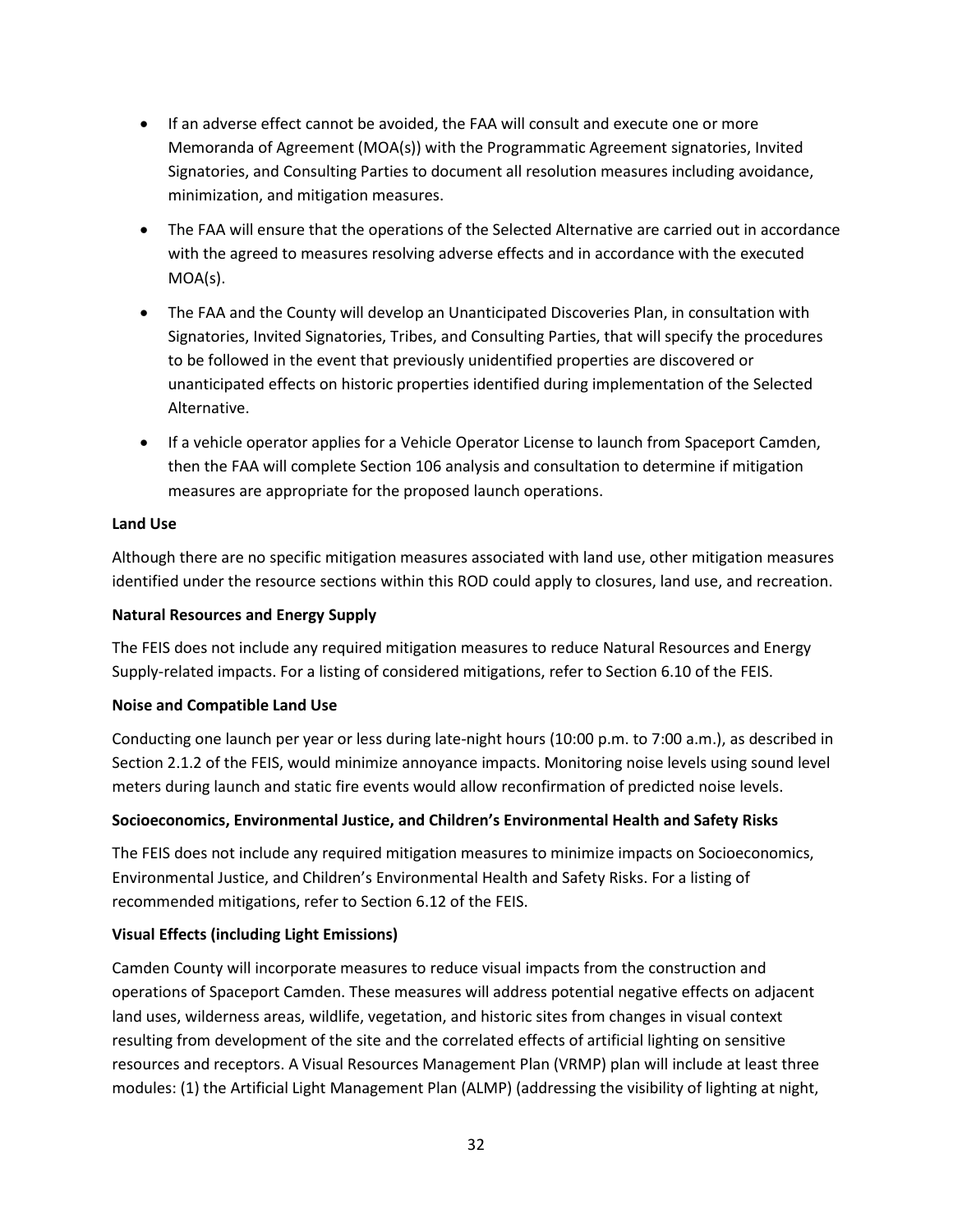sky glow, and glare to receptors in the surrounding areas, including wildlife, persons and activities, and sensitive natural areas); (2) the Site Revegetation and Landscaping Plan (addressing revegetation, landscaping, and irrigation during and post-construction); and (3) the Site and Physical Design Plan (addressing the appearance, character, and visibility of new facilities and infrastructure).

In developing the VRMP, Camden County will coordinate with a team of representatives from other agencies and organizations (i.e., the Georgia SHPO, the USFWS, NPS, GDNR, IDA, local agencies with jurisdiction over resources in the area, local businesses, and local citizen representatives). This group or committee will identify key issues of concern and establish suitable methods and metrics to track changes in the local environment attributable to spaceport lighting. Member agencies will be responsible for establishing a current baseline and collecting and monitoring data to track changes and trends. The group will meet initially during the plan development stage and then periodically to discuss issues and monitoring trends. When needed, the group will discuss and implement any reasonable adjustments to the VRMP that could inhibit undesirable trends, without compromising safety and functionality of the spaceport.

The Site Revegetation and Landscaping Plan will respond to the context, provide for appropriate landscaping around each facility, and address the use of buffers using trees and understory vegetation to fully screen views from offsite locations to the extent possible, particularly from the east and Cumberland Island. The Plan will address establishing new vegetation on areas that are disturbed and cleared during construction (such as stockpiling areas and vehicle maneuvering areas) and augmenting the overall appearance of the spaceport property. The plan will respond to the following guidelines:

- Complement the other modules in providing the best practices to manage water runoff and revegetate using appropriate plant species.
- Compose a list of 100 percent of the species in open-space areas to reflect those that are native and indigenous to the project region. The species list should include trees, shrubs, and an herbaceous understory of varying heights, as well as both evergreen and deciduous types. Use plant variety to increase the effectiveness of revegetated areas by providing multiple layers, seasonality, diverse habitat, and reduced susceptibility to disease.
- Use no invasive plant species at any location.
- Use native grass and wildflower seed for erosion-control measures where they will improve aesthetics. Wildflowers provide seasonal interest to areas where trees and shrubs are removed or grading has occurred. Choose species that are native and indigenous to the area and appropriate to the surrounding habitat. For example, use upland grass and wildflower species for drier, upland areas and wetter grass species for wetland areas. If not appropriate to the surrounding habitat, wildflowers should not be included in the seed mix. Under no circumstances will invasive plant species be used in any erosion control measures.
- Plant vegetation within 2 years following project completion.
- Design landscaping to maximize the use of planting zones that do not need irrigation, such as seeding with a native grassland and wildflower meadow mix, and incorporate aesthetic features,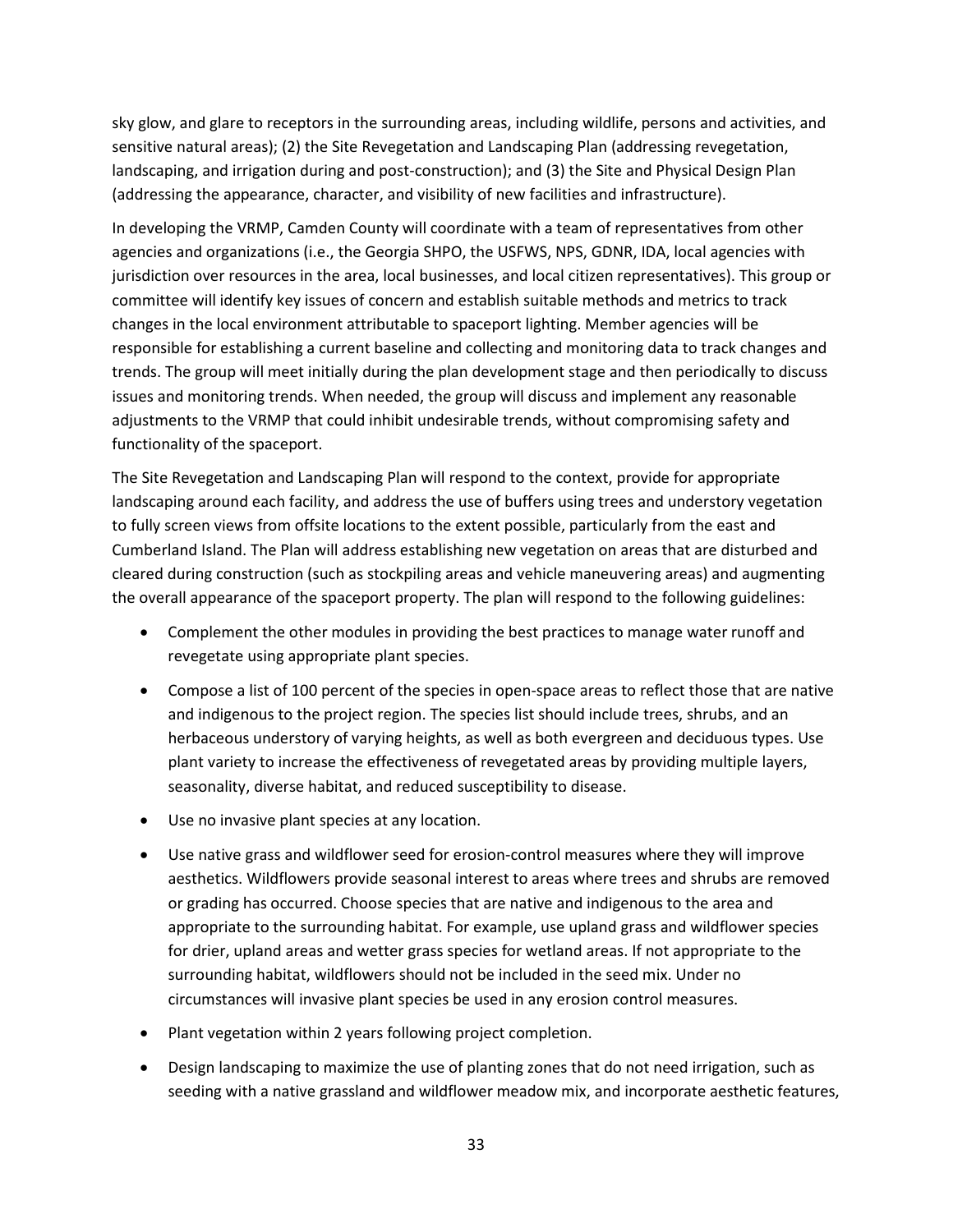such as cobbling swales or shallow detention areas, that reduce or eliminate the need for an irrigation system, where appropriate.

- If an irrigation system is required, implement an irrigation and maintenance program during the plant establishment period and continue, as needed, to ensure plant survival.
- If an irrigation system is required, use a smart watering system that evaluates the existing site conditions and plant material against weather conditions, to avoid overwatering of such areas. Avoid undue water through management and rapid repairs of broken, malfunctioning parts or components, with automatic shutoff, until repairs are implemented.

The Site and Physical Design Plan will address how to visually integrate the facilities and operations into the context of surrounding land uses and historical sites.

## **Water Resources (including Wetlands, Floodplains, Surface Waters, Groundwater, and Wild and Scenic Rivers)**

- A Section 404 permit will be required from USACE prior to any work in the jurisdictional wetland areas.
- Compensatory mitigation (i.e., mitigation banks, in-lieu fee programs, and permitteeresponsible mitigation) will be required for any unavoidable wetland impacts.
- Mitigation measure requirements will be coordinated with USACE as part of the ongoing Section 404 permit process.
- Consistent with recommendations from NMFS to minimize potential impacts on EFH in adjacent marshlands, where there is sufficient distance to do so, incorporate vegetated upland buffers between the proposed developed areas and wetlands (generally 75 feet or more) into the site design plans. A minimum vegetated buffer of at least 25 feet along all creeks and tidal marshes will be required.
- Impacts on floodplains will be mitigated by complying with the floodplain portion of the county UDC. All final designs will be approved by a professional engineer familiar with county requirements. These measures will include, but may not be limited to, the following:
	- o Minimization of fill requirements in the floodplain
	- o Construction controls to minimize erosion and sedimentation
	- $\circ$  Facility design in compliance with county ordinances that require adequate flow circulation and preserve free, natural drainage
- Grading and excavation activities associated with construction have the potential to increase runoff, erosion, and sedimentation. Any potential impacts on surface water and groundwater will be prevented or minimized by implementing permit-related erosion BMPs during and after construction. Separate Georgia NPDES Construction Stormwater General Permit and land disturbance activity permits from the County will be required.
- The site drainage plan for the spaceport should provide effective engineering controls and adequate naturally vegetated buffers around unused wetlands to prevent any soil, sediment, or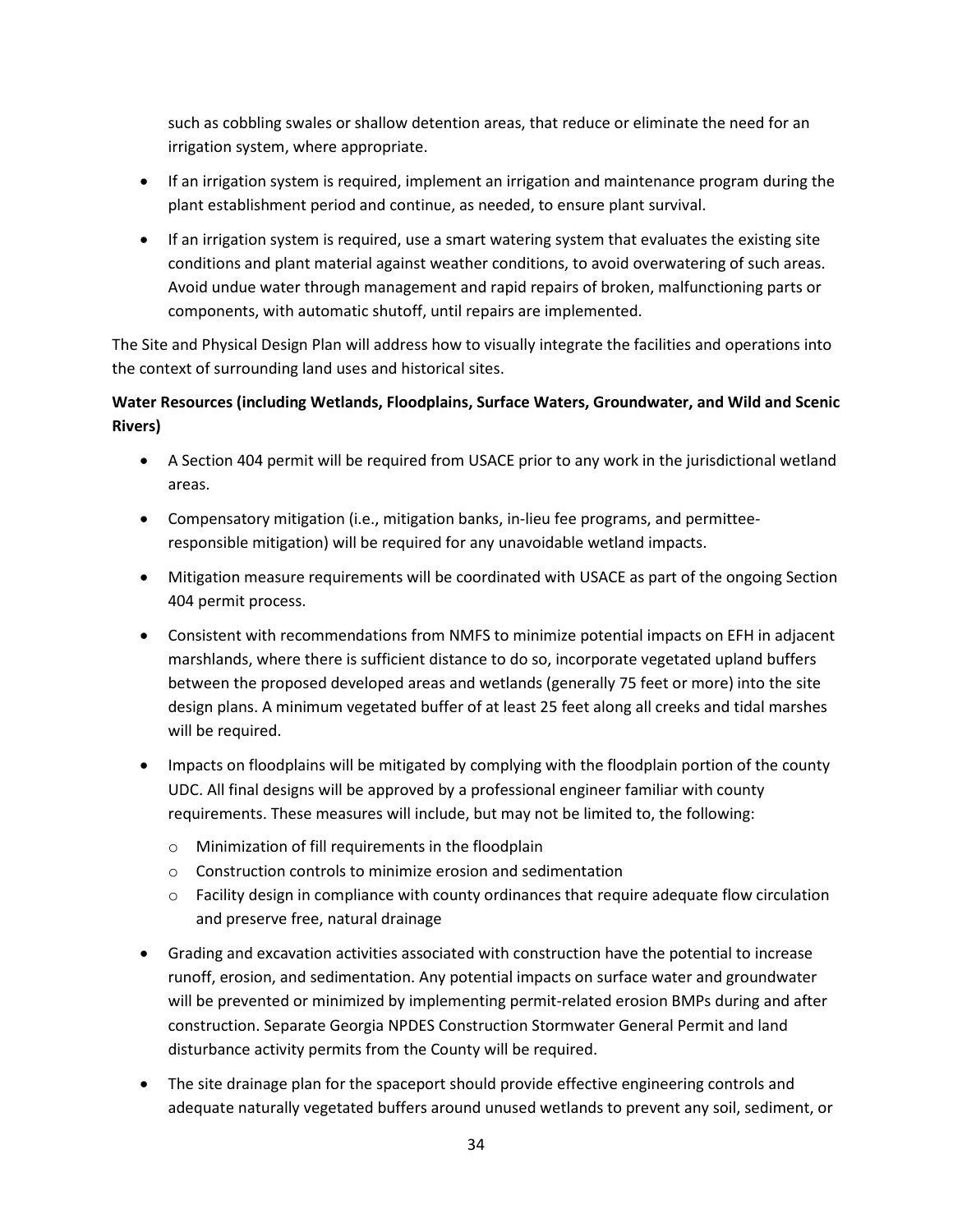other potential contaminants resulting from stormwater runoff from impervious surfaces (e.g., roads and roofs) from entering these sensitive natural resources. Following construction, disturbed areas not covered with impervious surfaces will be reestablished with appropriate vegetation and native seed mixtures and managed to minimize future erosion potential.

- As part of the NPDES permit program, an SWPPP will be developed and implemented to include techniques that diffuse and slow the velocity of stormwater during construction.
- No excavated or fill material will be placed in delineated CWA Section 404 waters of the United States, except as authorized by a permit from USACE.
- Concrete mixing and placement activities will be conducted to ensure discharge water associated with these activities will not reach surrounding water bodies or pools unless specifically authorized in a CWA discharge permit.
- The County will be responsible for any contamination sites acquired as part of the Proposed Action, and the County will be responsible for soil and groundwater investigations and management of soil and source material that are above Georgia risk-reduction standards. This will involve preparing a Corrective Action Plan (CAP), which will serve as a contract for soil and source cleanup at these sites, in accordance with State of Georgia requirements.

## **Decision and Order**

In making a decision, the undersigned has considered potential environmental impacts as analyzed in the FEIS, applicable regulatory requirements, public comments, and the FAA's responsibilities to encourage, facilitate, and promote commercial space launches and reentries by the private sector and facilitate the strengthening and expansion of U.S. space transportation infrastructure.

The No Action Alternative would result in the FAA not issuing a license, which would impede the FAA's ability to assist the commercial space transportation industry in meeting projected demand for services and expansion in new markets. The Selected Alternative would allow the greatest development and growth of the U.S. commercial space launch industry.

The undersigned carefully considered the FAA's goals and objectives in relation to issuing a Launch Site Operator License that would allow the County to offer Spaceport Camden to commercial launch operators to conduct launches of liquid-fueled, small, orbital, vertical-launch vehicles. The undersigned considered the purpose and need to be served, the alternative means of achieving the purpose and need, the environmental impacts of these alternatives, and the mitigation measures available to preserve and enhance the environment. The undersigned determined that all practicable means to avoid or minimize environmental harm from the Selected Alternative have been adopted. Based on the record of this proposed Federal action, and under the authority delegated to the undersigned by the